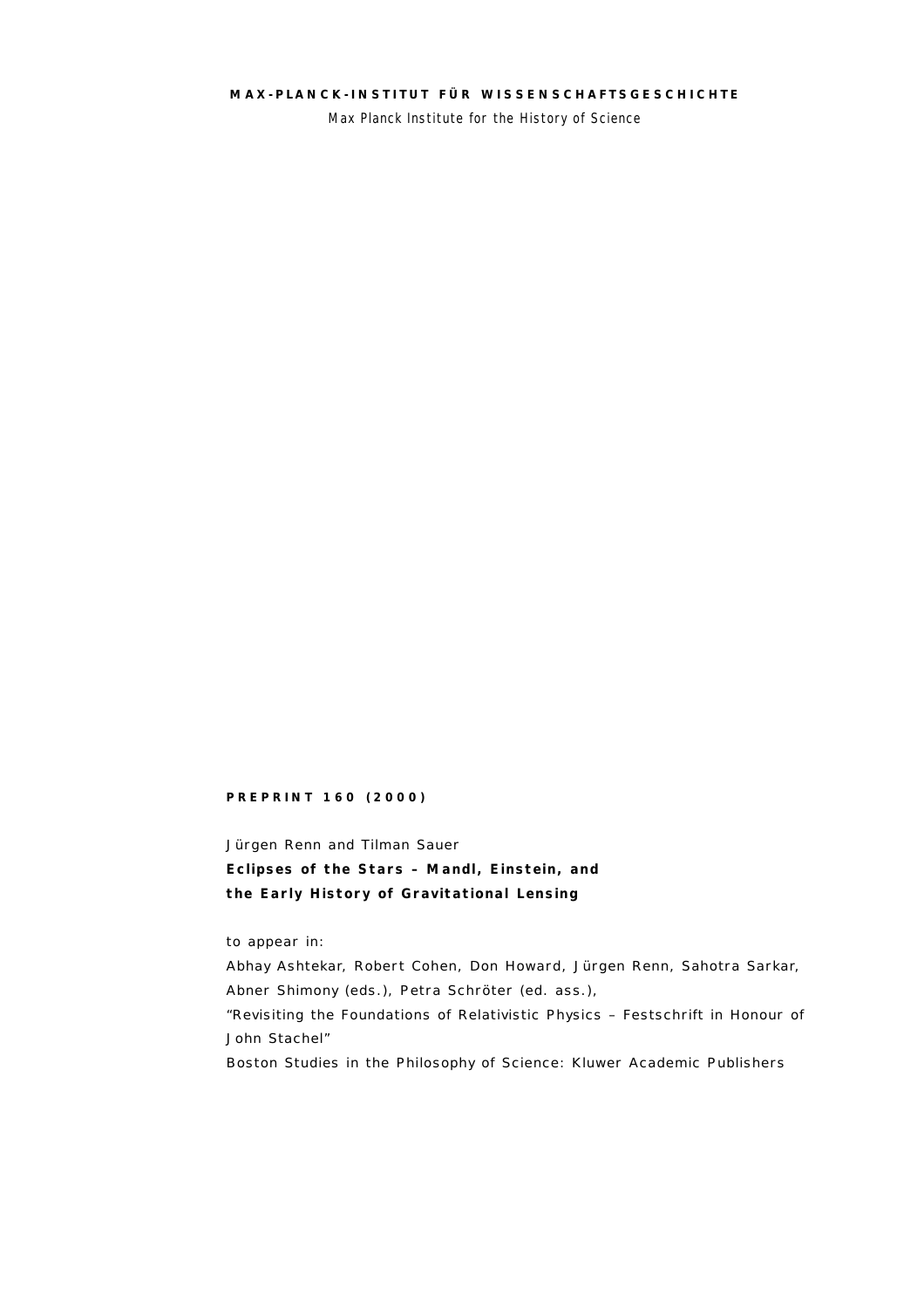# ECLIPSES OF THE STARS

## MANDL, EINSTEIN, AND THE EARLY HISTORY OF GRAVITATIONAL LENSING

#### Jürgen Renn and Tilman Sauer

Aber rühmen wir nicht nur den Weisen Dessen Namen auf dem Buche prangt! Denn man muß dem Weisen seine Weisheit erst entreißen. Darum sei der Zöllner auch bedankt: Er hat sie ihm abverlangt.

But the honour should not be restricted To the sage whose name is clearly writ. For a wise man's wisdom needs to be extracted. So the customs man deserves his bit. It was he who called for it.

Bertold Brecht, Legende von der Entstehung des Buches Taoteking auf dem Weg des Laotse in die Emigration (Legend of the origin of the book Tao-te-ching on Lao-tsu's road into exile)

This paper is about an odd but characteristic episode in Einstein's life, presenting him as an egalitarian intellectual, supportive of an outsider to the scientific establishment, unprejudiced and open to good ideas however humble their source may be, some ambivalence notwithstanding. It shows how one such humble idea eventually became a great scientific achievement—after much resistance and reluctance due to elitist attitudes towards science. It is a story about imagination and individual generosity, but also about science as a social enterprise and the role of contingency in its development. The paper continues an investigation begun jointly with John Stachel and is dedicated to him in gratitude for all he has taught us about these issues.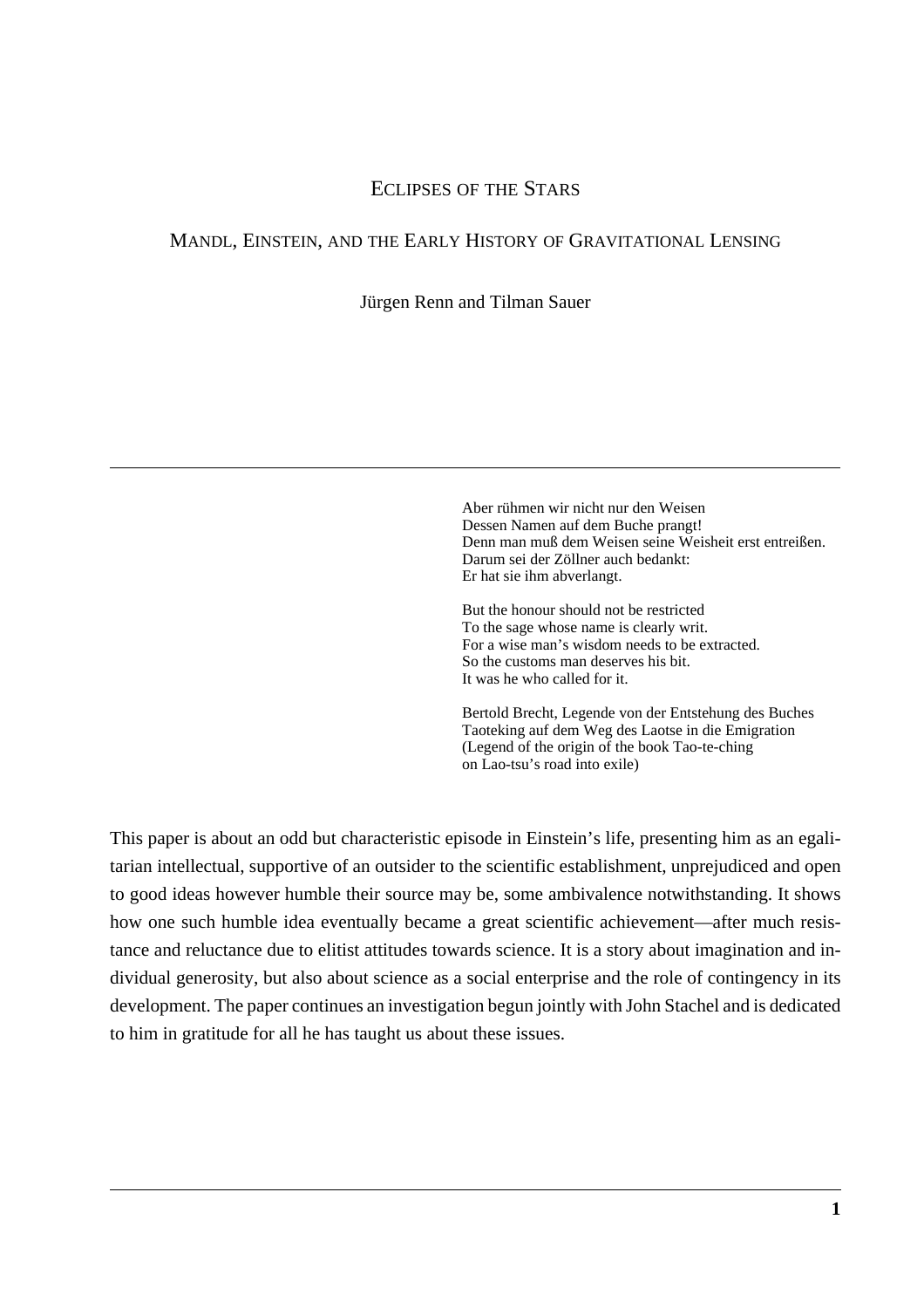# AN AMATEUR'S IDEA

Some day in spring 1936, Rudi W. Mandl, a Czech amateur scientist, walked into the building of the National Academy of Sciences in Washington and asked for the offices of the Science Service, an institution devoted to the popularization of science. He came with a new idea of his, concerning a "proposed test for the relativity theory based on observations during eclipses of the stars."1 He was looking for someone to help him publish his ideas and persuade professional astronomers to take up investigations along his proposal. What to do with him? His intentions seemed sincere, his ideas not so easy to be refuted, and the man himself not easily to be dismissed either. After a while, somebody from the staff of the Science Service suggested to have Mandl discuss his ideas with an undisputed expert on relativity theory. Princeton was not too far away, so he might go there for a day and talk to Professor Einstein himself about his proposed test. They would give him some money for the trip, and if Einstein found his ideas worthwhile he might come back and they would see what they could do for him.

What Mandl was going to present to Einstein was, as we know from correspondence and manuscripts surviving in the Einstein Archives, a queer combination of ideas from general relativity, optics, astrophysics, and evolutionary biology. There is evidence that Mandl rather obsessively attempted to persuade professional scientists of his ideas, among them William Francis Gray Swann, director of a center of cosmic ray studies, the Nobel prize winners Arthur Holly Compton and Robert Andrews Millikan, and V. K. Zworykin, research scientist at the Radio Corporation of America (RCA) and inventor of the first all-electronic television system.<sup>2</sup> Some of them reacted with interest and gave Mandl's ideas some brief consideration, others excused themselves with lack of time or understanding. None of them, in any case, pursued the matter seriously.

<sup>1</sup> R. D. Potter to A.Einstein, 16 September 1936, EA17039. Cp. Fig. 1. 2 See Mandl to Einstein, 3 May 1936, EA17031, and *Zwicky 1937a*, p.290.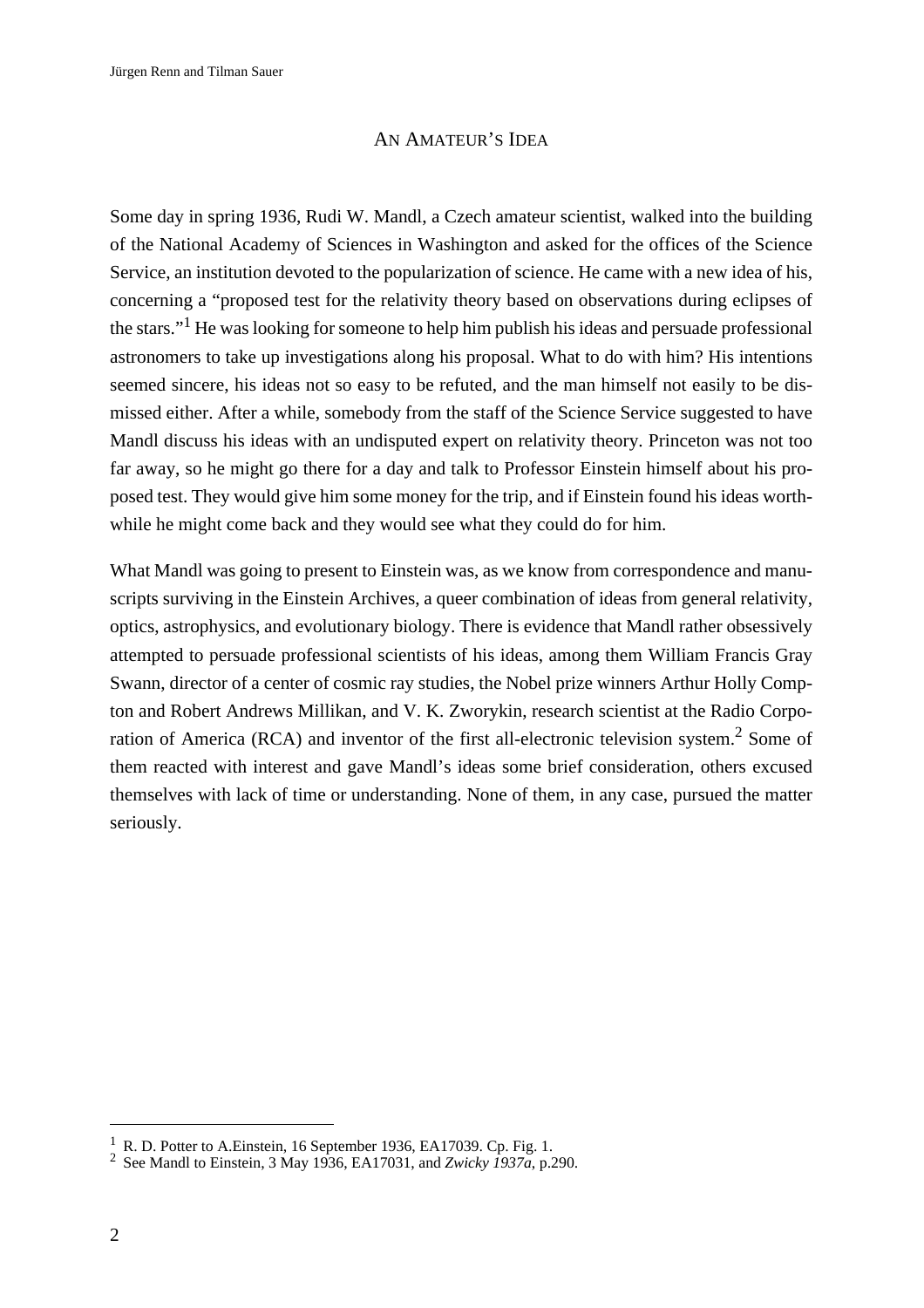

ູ່ຈັ້ເ

THE INSTITUTION FOR THE POPULARI-THE THE BULLING THE THE BULLING THE TABLE THE TABLE THAT HAS THE TABLE THAT THE TABLE THAT THE TABLE THAT THE TABLE TABLE TABLE TABLE TABLE TABLES THAT THE TABLES TABLES THAT THE TABLES TABLES TABLES TABLES TABLES TABLES T

 $\frac{1}{100}$ NIPS BULTE AND THE JOURNALISTIC

2101 CONSTITUTION AVENUE WASHINGTON.D.C.

Sept. 16, 1936

Prof. Albert Einstein Institute for Advanced Study Princeton, N.J.

Dear Prof. Einstein:

Last spring an apparently sincere layman in science, Rudi Mandl, came into our offices here in the building of the Mational Academy of Sciences and discussed a proposed test for the relativity theory hased on observations and discussed a proposed test for the relativity theory based on observations during eclipses of the stars.

We supplied Mr. Mandl with a small sum of money to enable For supplied ar, again with a small sum of money to enable<br>him to visit you at Princeton and discuss it with you. On his return<br>he showed us what were apparently suthertic letters from you to him<br>recenting his guaranties. regarding his suggestion.

Mr. Mandl has since moved to New York City (108-11 Roosevelt Ave., Corona, L.I.) but before he left he told us that you had agreed<br>to publish his ideas, or at least incorporate some of them in a tech-<br>mical name to he numerate has incorporate some of them in a techmical paper to be prepared by you for some scientific journal.

A letter has today come from Mr. Mandl asking us if this paper has yet been published.

Could you tell us what is the status of the Mandl proposal from your point of view, with the promise that anything you would write<br>would be completely confidential?

beautyportet.



**Figure 1:** R. D. Potter to A. Einstein, 16 Sept. 1936, EA 17039, © Einstein Archives, The Hebrew University Jerusalem.

When Mandl visited Einstein in Princeton on April 17, 1936, he found the professor friendly and willing to listen to his ideas in spite of their oddity. The core of Mandl's suggestion was in fact simple, it essentially amounts to the combination of an elementary insight from general relativity, the deflection of light rays by a gravitational field, with the lensing effect familiar from ray optics. Mandl proposed a simple model according to which one star focalizes the light of another star if both are aligned with the earth, thus constituting a gravitational lens and its object. He speculated that the effects of such a focalization might already have been observed, though their origin had remained undisclosed. Among the possible effects that Mandl took into consideration were the recently discovered annular shaped nebulae which he interpreted as gravitational images of distant stars, cosmic radiation which he conjectured to be an effect of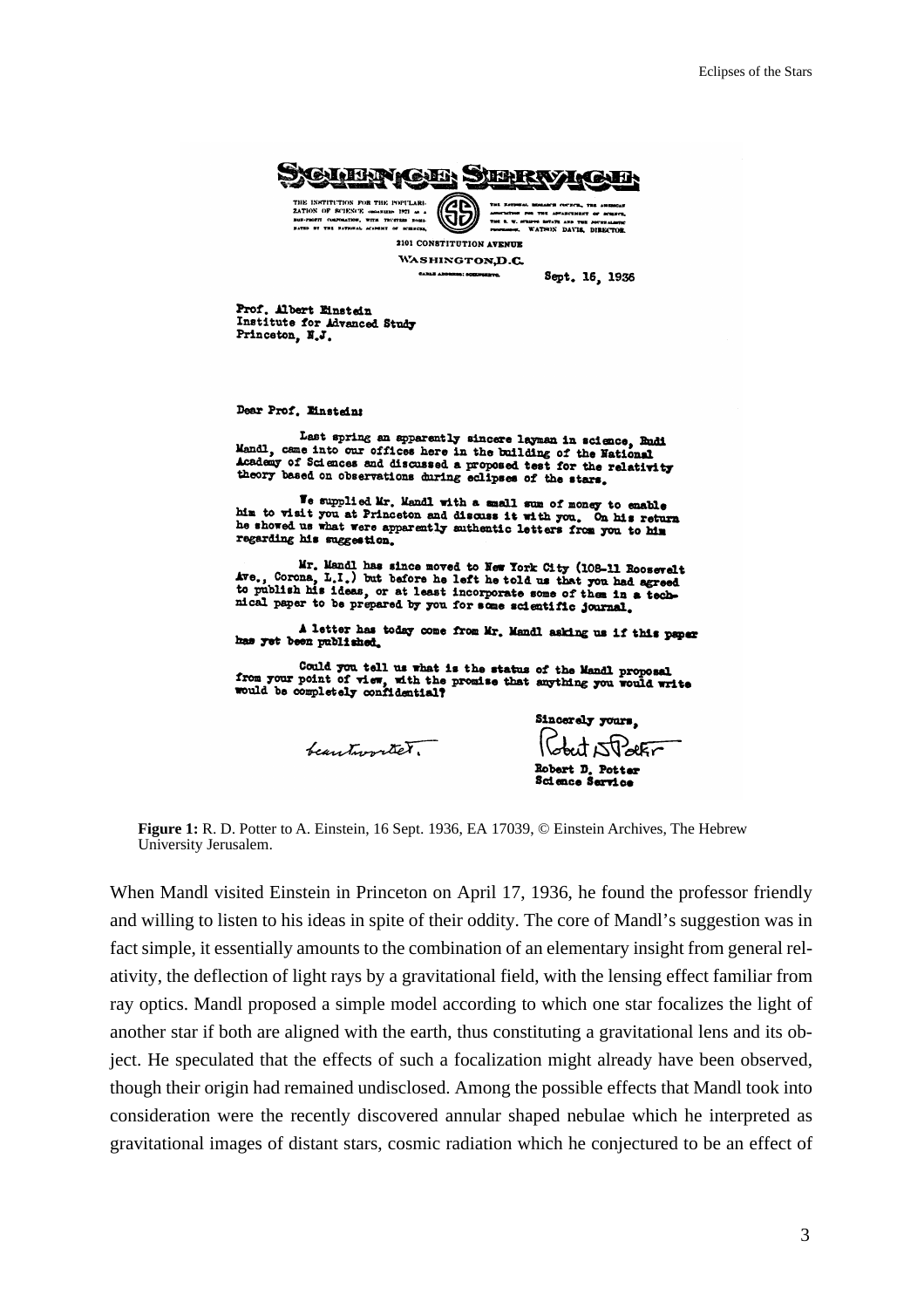the gravitational amplification of the radiation emitted by a distant galaxy, and the sudden extinction of biological species such as dinosaurs, which he attempted to relate to the momentary intensification of such radiation due to what he described as a stellar eclipse.

Though the range of Mandl's ideas was daring, at its core was an insight that would eventually– several decades later–indeed turn into an astrophysical confirmation of relativity theory. From a letter written a day after Mandl's visit to Einstein, we can gather what that idea was. (Consider the "old formula" and the corresponding sketch in the diagram that Mandl included in his letter, depicted in Fig. 2.)



**Figure 2:** Sketch by Mandl. EA 17-028, © Einstein Archives, The Hebrew University Jerusalem

Light coming from an infinitely distant star, located exactly behind a massive, gravitating star of spherical radius  $R_0$ , located at distance D from a terrestrial observer, passes at a distance R from the center of that gravitating object. The light ray is bent inwards, i.e. towards the line between the observer and the gravitating star by gravitational deflection and is seen under an angle ε by the terrestrial observer. According to general relativity, the angle of deflection  $ε$  is inversely proportional to the offset R, i.e.  $\epsilon \sim \frac{1}{R}$ . Let  $\epsilon_0$  be the angle of deflection for light rays just grazing the edge of the deflecting star, i.e. for R =  $R_0$ .<sup>3</sup> Since  $\varepsilon_0 \sim \frac{1}{R_0}$ , the angle of deflection in general would be  $\varepsilon = \varepsilon_0 \frac{R_0}{R}$ . Light rays visible on the earth, on the other hand, can be seen for angles  $\varepsilon = \frac{R}{D}$ . And from the latter two formulae the relation  $R = R_0$ <sup>3</sup> Since  $\varepsilon_0 \sim \frac{1}{R_0}$  $\sim \frac{1}{R_{\text{Q}}}$  $\varepsilon = \varepsilon_0 \frac{\breve{R}_0}{R}$ 

<sup>&</sup>lt;sup>3</sup> Strictly speaking, only a determination of the numerical value of  $\varepsilon_0$  would provide a test of General Relativity Strictly speaking, only a determination of the numerical value of  $\varepsilon_0$  would provide a test of General Relativity since the  $\frac{1}{p}$ -dependence follows already from the equivalence hypothesis alone and was, in fact, a in Einstein 1911.  $\frac{1}{R}$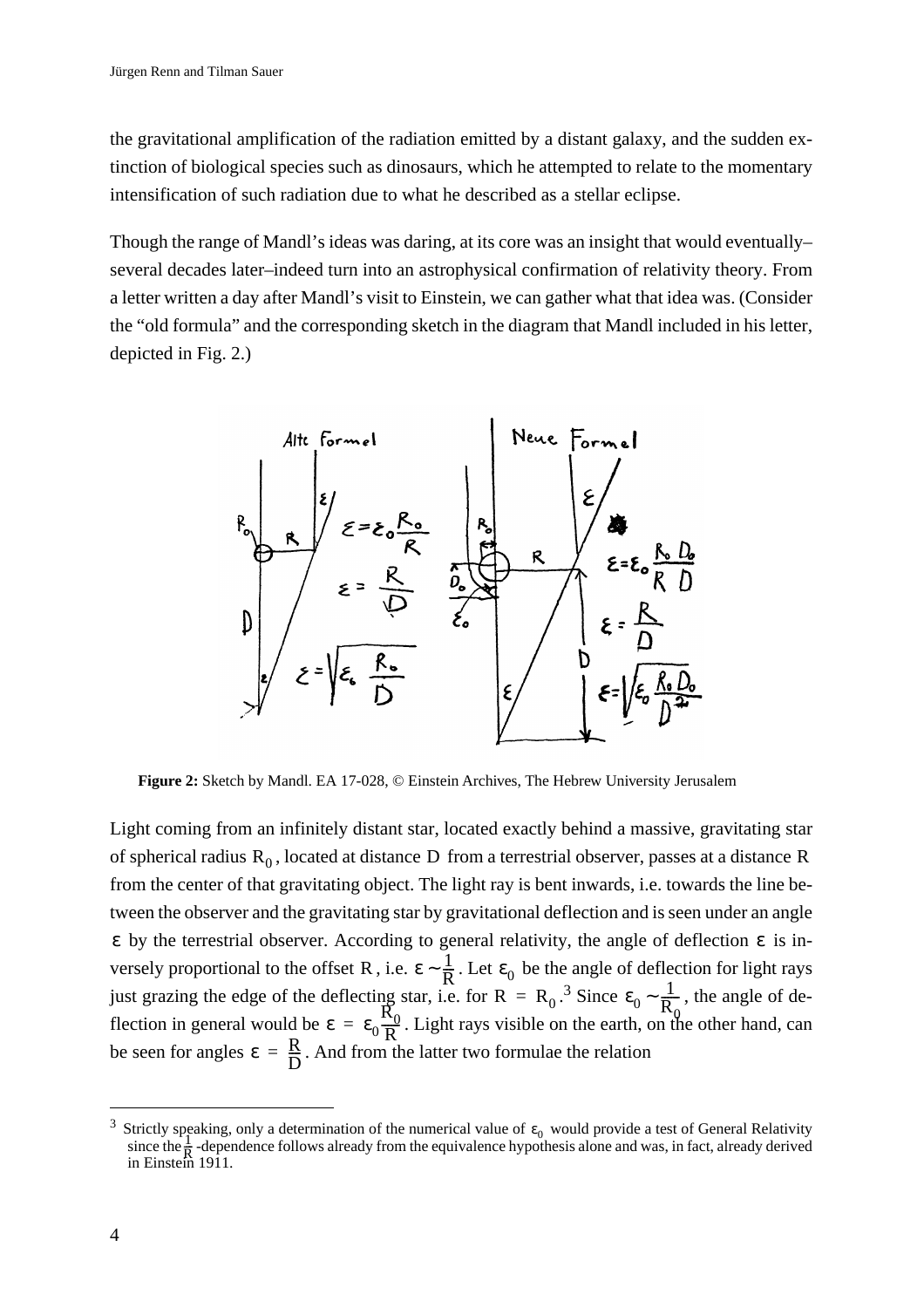$$
\varepsilon = \sqrt{\varepsilon_0 \frac{\mathbf{R}_0}{\mathbf{D}}} \tag{1}
$$

follows.

Clearly, what Mandl and Einstein had been discussing was some analogue of an optical lens, effected by the light deflection of the gravitating star. The angle  $\varepsilon$  then would be the apparent magnitude of the distant star, as seen from the observer. But in contrast to the lensing properties of common optical lenses, gravitational light deflection by a massive star does not collect parallel light rays in one single focal point but rather smeared out along a "focal line" as it were. For an observer at the distance D the condition holds only for light rays passing at a particular distance R, resulting in what we would now call an "Einstein ring." In any case, Mandl's idea seems to have been that this lensing effect would result in a considerable magnification of the star's light at the point of the terrestrial observer.

To Mandl the opportunity of a conversation with Einstein must have meant a lot. "Inexcusably" he had forgotten to express his thankfulness for the "friendly reception" and hastened to make up for this mistake by a first letter written a day after his visit. In this letter he also pointed out what he believed was an error in their considerations. He proposed a correction of the usual light deflection formula, now assuming without any further explanation that the angle of deflection would have to be taken in general as  $\varepsilon = \frac{R_0 D_0}{RD}$  with  $D_0$  denoting some fixed distance of the lensing star.<sup>4</sup>

In the course of his meeting with Mandl Einstein let himself apparently be drawn into the matter by Mandl's enthusiasm and even entertained the possibility of publishing something about the idea. After some days of reflection, however, skepticism and caution prevailed so that Einstein changed his mind and wrote to Mandl:

The first formula stays. The second one is based on an erroneous consideration. I have come to the conclusion that the phenomenon in question will, after all, not be observable so that I am no longer in favor of publishing anything about it.<sup>5</sup>

Mandl, on the other hand, relentlessly pursued his idea and, in a letter written the same day and crossing that of Einstein, reported about further progress, addressing precisely the issue of Einstein's concern, the difficulty of empirically checking the phenomenon:

<sup>&</sup>lt;sup>4</sup> Mandl to Einstein, 18 April 1936, EA 17027/28.<br><sup>5</sup> "Es bleibt bei der ersten Formel. Die zweite beruht auf einer falschen Überlegung. Ich habe mir überlegt, dass das fragliche Phänomen doch nicht beobachtbar sein wird, sodass ich nicht mehr dafür bin, etwas darüber zu publizieren." Einstein to Mandl, 23 April 1936, EA 17030.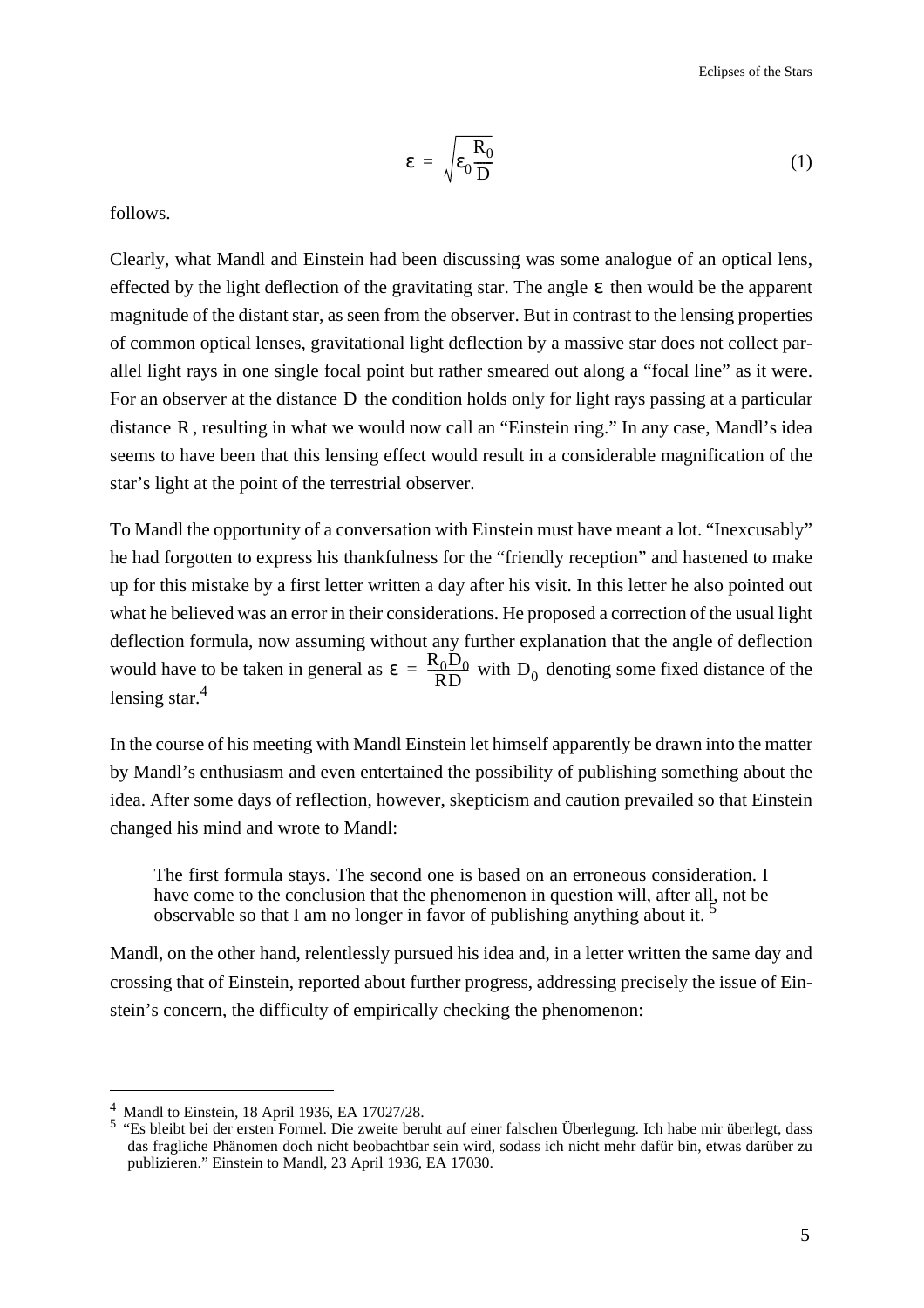Meanwhile I have found a method to measure the intensity increase in the domain of the focal line of a star and to confirm it experimentally. It would be, according to my view, in the interest of science to begin with these experiments as soon as possible.  $6$ 

Mandl also asked for another meeting with Einstein, insisting that his idea would provide a very simple explanation of the origin of cosmic radiation. Ten days later, Mandl wrote once more. He had received Einstein's letter in the meantime and agreed that his second formula was wrong. Mandl emphasized that he did not want to persuade Einstein into some publication against his will but was, at the same time, well aware that he needed the latter's authority for gaining recognition for his idea. He attempted to win Einstein for his publication plan by appealing to the need of defeating pseudo-science:

The main reason why I bother you in order to gain your e[steemed] collaboration is that immediately after the publication of my investigations all astrologists and similar parasites of science will take possession of the results of my considerations, and it is my conviction that it would be of use for the "average citizen" if, from the very beginning, a man of your rank and fame would emphasize the nonsense of the pseudo-science of these charlatans.7

Ironically some of the ideas Mandl expounded in a four-page typescript enclosed with his letter must have sounded to Einstein very much like the pseudo-science Mandl pretended to fight. It contains a sober assessment of the observability of a stellar eclipse but also daring speculations about its possible effects on life on earth. He asked that Einstein read this manuscript and kindly point out fallacies if he would find any.

Mandl's typescript<sup>8</sup> was never published. It started with the computation of some numerical values of the distance D of the "focal point" and of the apparent diameter  $\varepsilon$  of the ring image of the distant star as a function of the offset R both for the case of a lensing star of the mass of the sun and for a lensing star of 100 solar masses. In the following three pages, Mandl explained his idea of an "Einstein focal line" ("E. F. L.", Mandl also asked Einstein for permission to give the phenomenon his name) in somewhat more detail. Regarding its observability, he remarked:

<sup>6 &</sup>quot;Ich habe in der Zwischenzeit eine Methode gefunden die Intensitaetssteigerung im Bereich der Focuslinie eines Sternes zu messen und experimentell bestaetigen zu koennen. Es waere meiner Ansicht nach im Interesse der Wissenschaft mit diesen Versuchen alsbald als moeglich zu be-

ginnen." Mandl to Einstein, 23 April 1936, EA 17029.<br><sup>7</sup> "Der Hauptgrund warum ich Sie um Ihre w. Mitarbeit zu gewinnen belaestige ist dass unmittelbar nach Veroef-

fentlichung meiner Untersuchungen alle Astrologen und aehnliche Parasiten der Wissenschaft sich der Resultate meiner Ueberlegungen bemaechtigen werden und es ist meine Ueberzeugung dass es von Nutzen fuer den "Average citizen" waere wenn von vornherein ein Mann Ihren Ranges und Rufes denn Unnsinn der Pseudowissenschaft dieser Charlatane untersteichen wuerde." Mandl to Einstein, 3 May 1936, EA 17031. 8 EA 17032.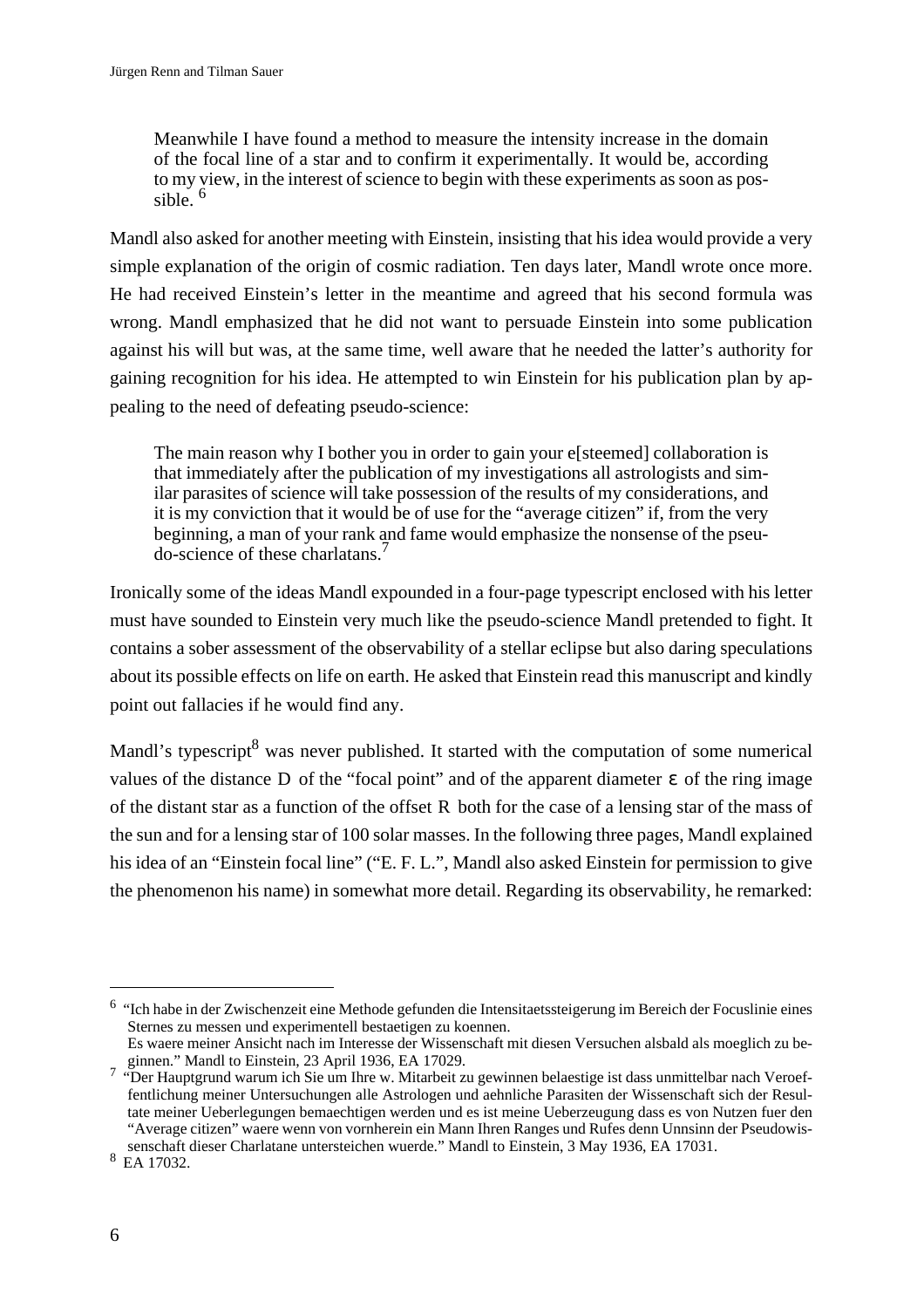Given the extraordinarily small surface which the fixed stars cover in comparison with the surface of the sky, the transition of the earth through an E. F. L. [of a fixed star] is a very rare phenomenon and would be best compared, regarding both time and perhaps also extension, with a solar eclipse, a transition through an E. F. L. [of a galaxy], however, would be something ordinary and should even last over millenia. 9

Mandl added in parentheses:

(The relatively large quantity of cosmic radiation would be most easily explained by a transition through an E. F. L. of the milky way or other nebulae.)<sup>10</sup>

With the astronomical details explained, the remainder of the typescript discusses the surmised spectacular terrestrial consequences of this focal effect:

In the sequel some general observations on Darwinism. The greatest unclearness and uncertainty in the Darwinian doctrine of evolution consists in the insufficiency of the explanation of the cause why evolution proceeds not gradually but by leaps and bounds and that after periods of intensive evolution and mutation a long period of stagnation followed and why all-of-a-sudden entire classes of highly-developed animals went extinct.  $11$ 

With reference to H.J. Muller's 1927 experiments<sup>12</sup> on drosophila mutation after exposure to X-ray radiation, Mandl goes on to conjecture that the supposedly unexplained origin of discontinuous evolutionary steps in Darwin's theory might be due just to the gravitational focussing of distant cosmic light. He concluded:

The theory of relativity thus delivers a key, as absurd as it may appear in the first moment, to the hitherto dark parts of the evolutionary doctrine.

At the end of his typescript, Mandl disputed any vicinity of his considerations to a pseudo-science such as astrology. As a matter of fact, his final remarks represent, however, just the kind of disclaimer which raises rather than refutes suspicions:

<sup>9 &</sup>quot;Bei der auserordentlich geringen Oberfläche den die Fixsterne im Vergleich zu der Himmelsoberflaeche einnehmen ist der Durchgang der Erde durch eine E. F. L. [eines Fixsterns] ein sehr seltenes Phaenomen und waere im Bezug auf Zeit und vielleicht auch in Ausdehnung am besten mit einer Sonnenfinsternis zu vergleichen, ein Durchgang jedoch durch ein E. F. L. [einer Galaxie] waere etwas alltaegliches und duerfte sogar Jahrtausende andauern." EA 17032.

<sup>10 &</sup>quot;(Die verhaeltnismaessig grosse Quantitaet der Cosmischen Strahlung waere am leichtesten durch einen Durchgang durch eine E. F. L. der Milchstrasse und anderer Nebel zu erklaeren.)" EA 17032. 11 "Nachstehend einige allgemeine Bemerkungen ueber den Darvinismus.

Die groesste Unklarheit und Ungewissheit in der Darvinischer Evolutionslehre besteht in der Unzulaenglichkeit der Erklaerung der Ursach warum die Evolution nich graduell sondern sprunghaft vor sich ging und dass nach Perioden einer intensiven Evolution und Mutation eine lange Periode von Stillstand kam und warum ploetzlich

ganze Klassen von hoch entwickelten Tieren ausstarben." EA 17032.<br><sup>12</sup> Mandl's memorandum erroneously refers to "Prof. J.P.Mueller von der University of Texas" but this is clearly

a slip. 13 "Die Relativitaets-Theorie liefert also so wiedersinnig es im ersten Mommente erscheinen mag einen Schluessel zu den bisher dunklen Teilen der Evolutionslehre." EA 17032.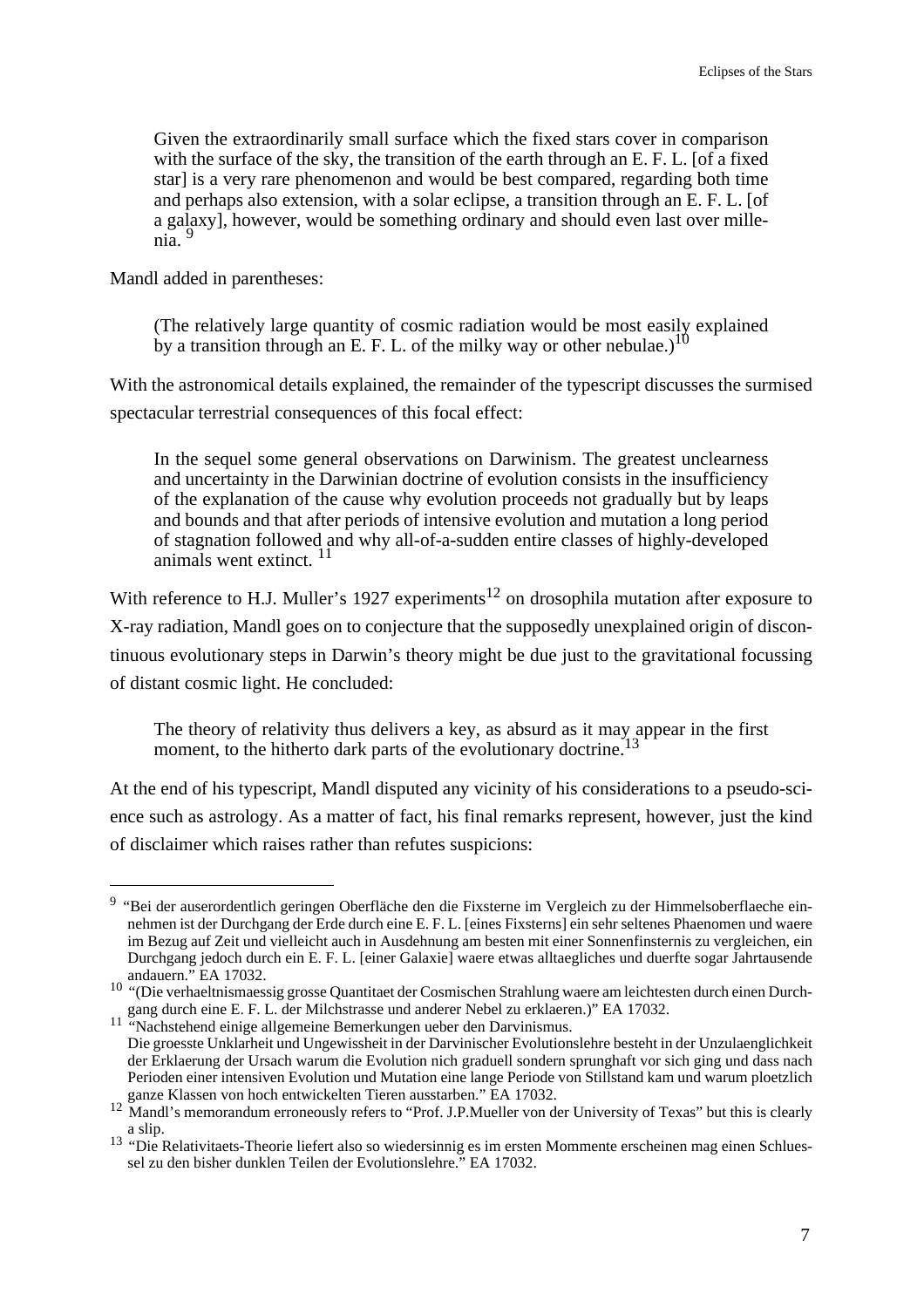While the above consideration teaches us that the stars though being far away "are responsible" for the evolution or have brought it about, it has to be emphasized at this point that the "science"?? of astrology has nothing in common with the above considerations and that we are unable, even with our astronomical instruments of today, to reconstruct even merely by calculation which stars come into consideration for having influenced our earth in the sense pointed out above. <sup>14</sup>

Reading Mandl's memoir, it does not come as a surprise that, as Mandl reported in his covering letter, other physicists whom he had meanwhile approached about his theories reacted with caution or even disdain. While Swann and Compton excused themselves for not entering into the matter for lack of time, and asked that Mandl send them more details, Millikan had just given him short shrift with three brief "I don't understand."<sup>15</sup>

Although Einstein clearly shared the aversion of his established colleagues to the over-ambitious projects of an amateur-scientist with the air of a crackpot, he did, as we shall see, take the matter less lightly, not the least because Mandl would not let him easily "off the hook." Indeed, before Einstein even had a chance of responding to Mandl's memoir, he received yet another letter by Mandl, dated May 9. In it he argued against Einstein's claim that the phenomenon would be unobservable, pointed out that there would be a numerical error in his table, and expressed his hope to hear from Einstein soon. Three days later Einstein gave in to Mandl's bugging and finally wrote him. He had actually sat down to work on Mandl's ideas:

Dear Mr. Mandl: I have calculated your intensification effect more precisely. The result is the following.<sup>16</sup>

<sup>14 &</sup>quot;Wenn auch obige Ueberlegung uns lehrt dass die Sterne moegen selbe noch so ferne stehen fuer die Evolution 'verantwortlich sind' oder sie zustande gebracht haben muss an dieser Stelle hervorgehoben werden das die 'Wissenschaft'?? der Astrologie mit obigen Ueberlegungen nichts gemein hat und dass wir selbst mit unseren heutigen Astronomischen Instr nicht im stande sind auch nur zurueckzuberechnen welche Sterne fuer unsere Erde in Betracht kommen diese im oben dargelegten Sinne beeinflust zu haben." EA 17032.

Erde in Betracht kommen diese in oben dargelegten Sinne beemstel zu haben. The sinne and Dr. Mil-<br><sup>15</sup> "I found, during the last days, occasion to discuss the consideration with Dr. Compton, Dr. Swann and Dr. Millikan, and the first two were interested in the matter and asked me (because of lack of time) for further information. Dr. Millikan, however, gave me short shrift with three brief 'I don't understand.' ("Ich fand Gelegenheit waehrend der letzten Tage mit Dr. Compton, Dr. Swann und Dr. Millikan die Ueberlegung zu besprechen und die beiden erstgenannten interessierten sich fuer die Sache und ersuchten mich um (des Zeitmangels wegen) naehere Angaben Dr. Millikan jedoch fertigte mich mit drei kurzen 'I dont understand' ab." (Mandl to Einstein, 3 May 1936, EA 17031). The reference to Compton is probably to Arthur Holly Compton, then professor of physics at the University of Chicago, winner of the 1927 Nobel prize for the discovery of the "Compton-effect," who had changed his main research interests from X-rays to cosmic rays in the early 1930s which is probably why Mandl approached him. Mandl may, however, also refer to Arthur's brother Karl Taylor Compton who had been chair of the physics department at Princeton University for many years and was, since 1930, president of the Massachussetts Institute of Technology. In 1935-36 Karl Taylor Compton presided the American Association for the Advancement of Science. William Francis Gray Swann (1884-1962) since 1927 was director of the Bartol Research Foundation of the Franklin Institute, a center of cosmic ray studies, and author of the highly successful book *The Architecture of the Universe* (1934). Robert Andrews Millikan (1868-1953) was director of the Norman Bridge Laboratory at the California Institute of Technology in Pasadena, and had done extensive experimental research on cosmic rays. Believing for many years that cosmic rays were photons originating in processes of nuclear fusion (the "birth cries" of atoms), Millikan had to concede in the early 30's that some percentage of cosmic radiation consisted of charged particles, and by 1935 he also rejected his atom-building hypothesis. Millikan had won the Nobel prize in 1923.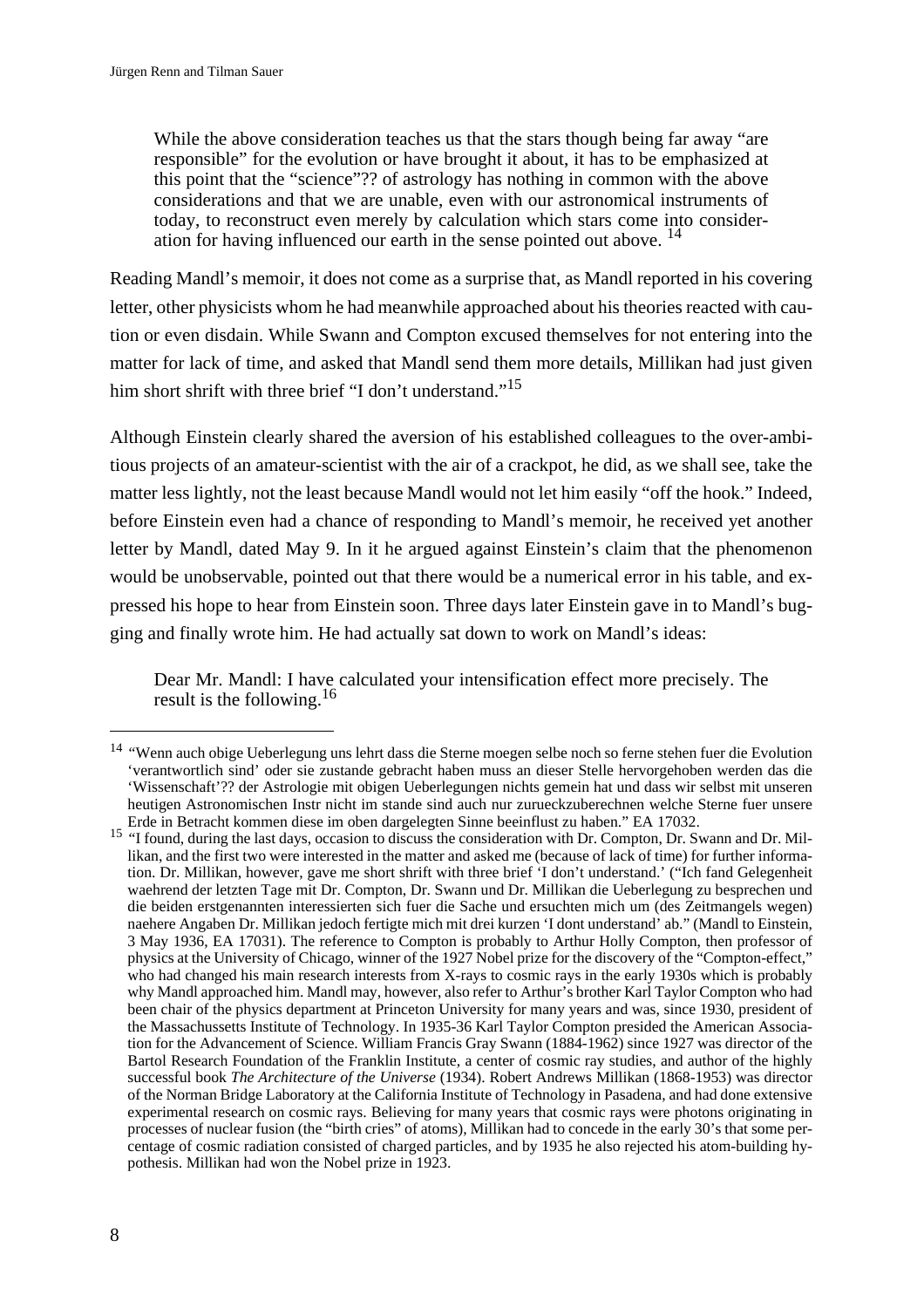Denoting the distance between an observer and a light-bending star ("ablenkender Stern") D, the radius of the bending star  $r_0$ , the amount of deflection of a light ray grazing the surface of the bending star  $\alpha_0$ , the (vertical) distance of the observer from the line passing through the centers of the emitting and the light-bending star x, and introducing the quantity  $1^2 = D\alpha_0 r_0$ , Einstein reported the following expression for the intensification  $G$ :

$$
G = \frac{1}{x} \frac{1 + \frac{x^2}{21^2}}{\sqrt{1 + \frac{x^2}{41^2}}}.
$$
 (2)

He remarked that a noteworthy intensification would take place if  $x$  would be small against  $l$ , in which case one would have approximately  $G = \frac{1}{x}$  and hence infinite intensity on the central line itself. For a nearby fixed star 1 would be roughly 10 light seconds, and hence the intensification would be restricted to a very small zone. For an intensification of factor 10, that zone would be one light second, or roughly equal to the diameter of the sun. Einstein also pointed out that, strangely, 1 would grow like  $\sqrt{\rm D}$  , and hence the effect of a distant star would be larger than that of one close by.

These dazzling results must have been a great satisfaction to Mandl. Regarding the observability of the phenomenon, Einstein now showed himself less pessimistic than in his first letter. Would he agree to some kind of joint publication? But although his calculations had opened up more promising perspectives for the observability of the phenomenon, Einstein, in the end, nevertheless came to a negative assessment and concluded:

In any case there may well be more chance to occasionally observe this intensification effect than the "halo effect" with which we have dealt earlier. But the probability that we can get so precisely into the connecting line of the centers of two stars at very different distances is rather low, even lower the probability that the phenomenon, lasting in general only a few hours, happens to be observed.<sup>17</sup>

Even more than the problems of observability Einstein must have felt uneasy about the wild speculations Mandl had associated with his idea. But in spite of these hesitations and in contrast to the reactions of other colleagues who had dealt with Mandl's idea, he finally faced the possibility of a "modest publication:"

<sup>&</sup>lt;sup>16</sup> "Sehr geehrter Herr Mandl: Ich habe Ihren Verstaerkungseffekt genauer ausgerechnet.

Folgendes ist das Resultat." Einstein to Mandl, 12 May 1936, EA 17034/35. <sup>17</sup> "Immerhin ist wohl mehr Chance vorhanden, diesen Verstärkungseffekt gelegentlich einmal zu beobachten als den "Hof-Effekt", von dem wir früher gehandelt haben. Aber die Wahrscheinlichkeit, dass wir so genau in die Verbindungslinie der Mittelpunkte zweier sehr verschieden entfernten Sterne hineinkommen ist recht gering, noch geringer die Wahrscheinlichkeit, dass das im Allgemeinen nur wenige Stunden währende Phänomen zur Beobachtung gelangt." Einstein to Mandl, 12 May 1936, EA 17034,35.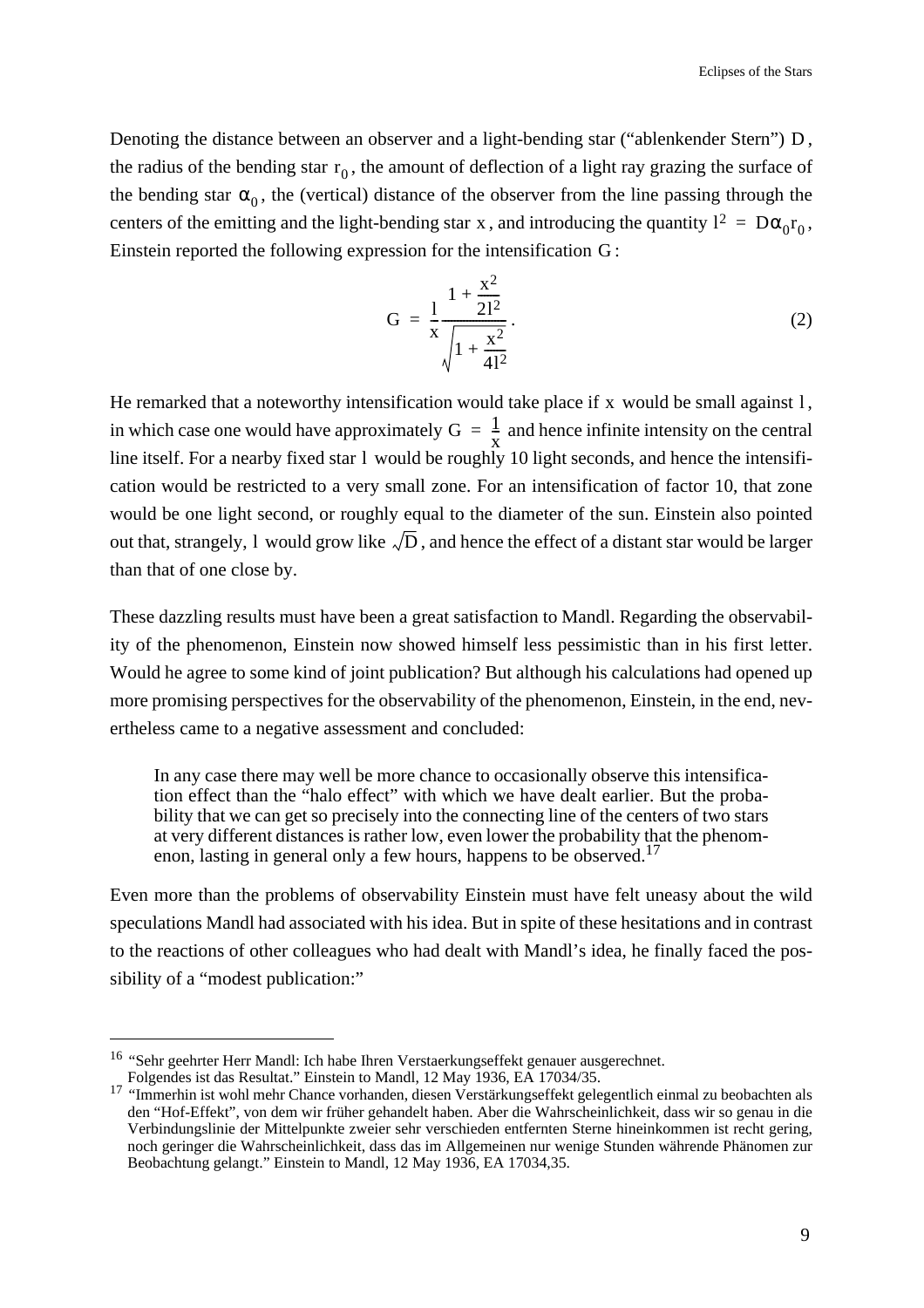Your fantastic speculations associated with the phenomenon would only make you the laughing-stock of the reasonable astronomers. I warn you in your own interest against such a publication. On the other hand, one cannot object against a modest publication of a derivation of the two characteristic formulas for the "halo effect" and the "intensification effect."<sup>18</sup>

Einstein's letter triggered a series of enthusiastic epistles by Mandl. On May 17, he wrote a lengthy letter, thanked Einstein for his response, and repeated his request "to publish the results of the effects as well as your formulas as I am really lacking any possibility to do so."19 Two days later, he apologized for having written in a rather confused way but he was sure:

that it [the letter] will bring you great joy, a joy that will only be smaller by a bit than the joy which our common friend Hitler will have once he finds out that it was again one of those damned Jews who turned the Einstein theory into the Einstein  $\log^{20}$ 

While, for all we know, Hitler could not have cared less, an empirical confirmation of general relativity achieved by an unknown Jewish amateur scientist would not only have surprised German scientists of the period who, like Max Planck on the occasion of his meeting with Hitler in May 1933, distinguished between valuable and less valuable Jews.<sup>21</sup> That a non-professional could contribute to a physical theory of the complexity of general relativity was hardly conceivable also to the American academic establishment. In fact, Mandl's efforts to find a channel of publication for his views remained in vain. Two days after the letter quoted above, on 21 May, he turned once more to Einstein, this time in a rather discouraged vein:

In the last days I undertook desperate attempts to publish the results of my researches together with your formulas and I heard, without exception, the question: 'Well, if Mr. Einstein appreciates your results why doesn't he publish them himself?' Hence it seems to depend on you to make the results accessible to the scientific world.22

<sup>18 &</sup>quot;Ihre an das Phänomen geknüpften phantastischen Spekulationen würden Ihnen nur den Spott der vernünftigen Astronomen eintragen. Ich warne Sie in ihrem eigenen Interesse vor einer derartigen Veröffentlichung. Dagegen ist gegen eine bescheidene Publikation einer Ableitung der beiden charakteristischen Formeln für den 'Hof-<br>Effekt' und den 'Verstärkungs-Effekt' nichts einzuwenden." Einstein to Mandl, 12 May 1936, EA 17034/35.

Effekt' und den 'Verstärkungs-Effekt' nichts einzuwenden." Einstein to Mandl, 12 May 1936, EA 17034/35. 19 "die Resultate der Effecte sowie Ihre Formeln zu veroeffentlichen, da mir ja jede Moeglichkeit dazu fehlt."

Mandl to Einstein, 17 May 1936, EA 17036.<br><sup>20</sup> "das selber [Brief] Ihnen eine grosse Freude machen wird eine Freude die nur um ein klein wenig kleiner wird als die Freude die unser gemeinsamer Freund Hitler haben wird wenn er herausfindet dass es wieder einer der verdammten Juden war der die Einstein Theorie in das Einstein Gesetz verwandelte." Mandl to Einstein, 19

May 1936, EA 17037. 21 See *Planck 1947*, p. 143, and, for historical discussion, *Albrecht 1993*. 22 "Ich machte in den letzten Tagen verzweifelte Versuche, die Resultate meiner Forschungen mit Ihren Formeln zu veroeffentlichen und hoerte ausnahmslos die Frage 'Ja wenn Herr Einstein ihre Resultate gut befindet warum veoeffentlicht er sie nicht selber?' So es scheint dass an Ihnen liegt die Resultate der wissenschaftlichen Welt zugaenglich zu machen." Mandl to Einstein, 21 May 1936, EA 17038.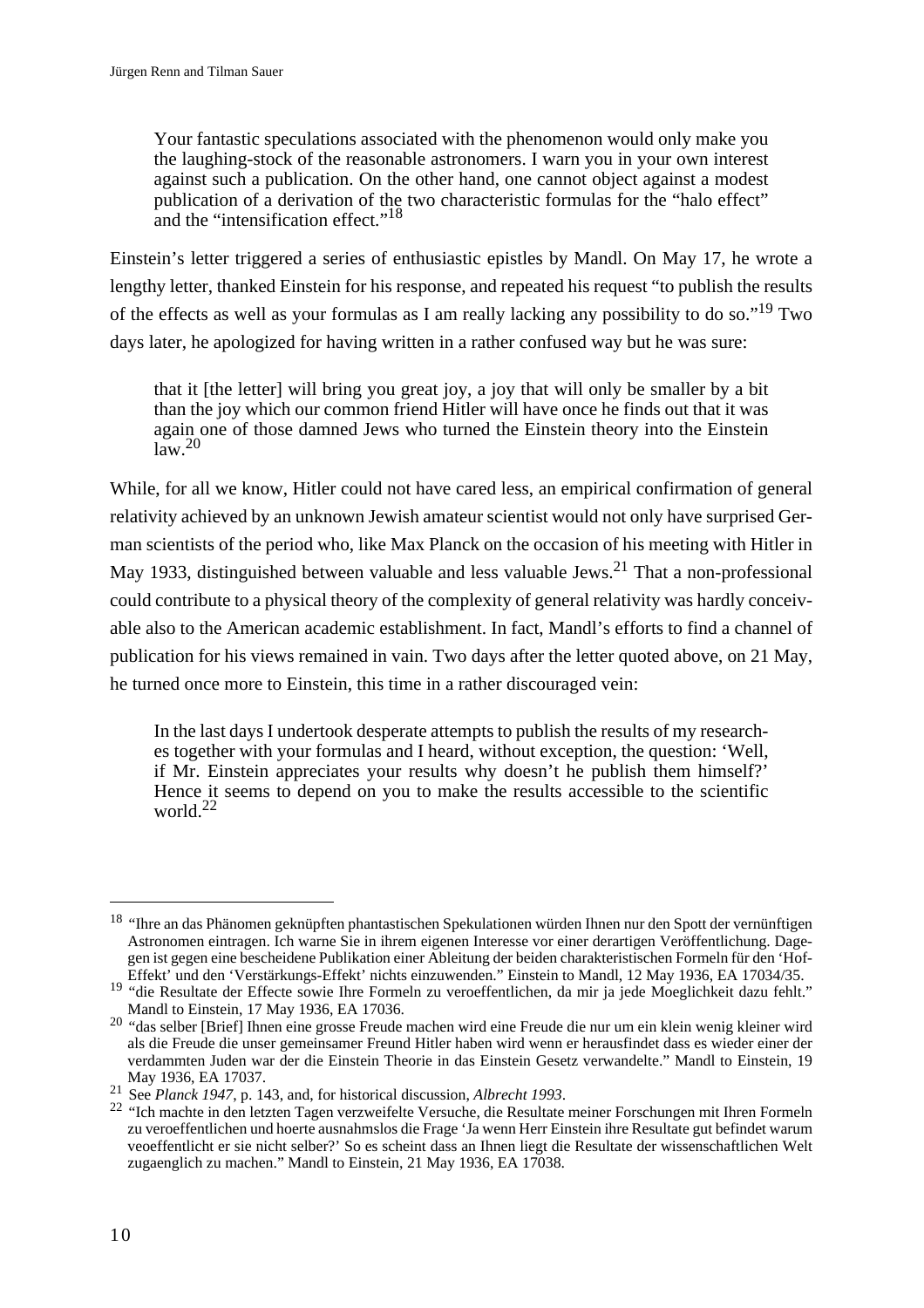In an environment in which participation in the dissemination of information depended heavily on academic status, an outsider had indeed little chance to place his ideas and needed, like an intellectual in the early modern period, the grace, benevolence, and authority of some patron to be admitted to the official world of learning. The patron in turn, inevitably took some responsibility for the actions of his protégé. When Mandl's last letter confronted Einstein with this choice, he seems to have shied away from it. Apparently, he was reluctant to take over the responsibility even for the modest publication he himself had earlier suggested. All we have is draft notes for a letter to Mandl, dated June 2, 1936, with the derivation of his aforementioned result.<sup>23</sup> The letter itself is lost but it may have contained a vague promise of publishing these results in some form or other. For the time being, in any case, Einstein seems to have laid the matter to rest with that.

Because of the involvement of the Science Service, however, the affair had taken an administrative turn and was no longer just a question between two individuals. This is why three months later, Mandl could appeal to the Science Service asking what had become of Einstein's promise, a question that Robert D. Potter from Science Service duly passed on to Einstein without delay:

he told us that you had agreed to publish his ideas, or at least incorporate some of them in a technical paper to be prepared by you for some scientific journal. [...] Could you tell us what is the status of the Mandl proposal from your point of view, with the promise that anything you would write would be completely confiden- $\text{trial}$ <sup>24</sup>

Whether such a confidential answer by Einstein to this question was ever written is unclear. Mandl's appeal had, in any case, the desired effect: Einstein complied with his wish and submitted a short note to *Science*. The note is entitled "Lens-like Action of a Star by the Deviation of Light in the Gravitational Field" and was published in the December 4 issue of the journal,  $2^5$ cp. Fig. 3. It has since become the classical starting point for the officially recorded history of gravitational lensing research.26

<sup>&</sup>lt;sup>23</sup> EA 3-011-55; see *Renn*, *Sauer*, *Stachel 1997*, p. 186, for a facsimile.<br><sup>24</sup> R. D. Potter to A. Einstein, 16 Sept. 1936, EA 17-039, cp. Fig. 1.<br><sup>25</sup> *Einstein 1936*.<br><sup>26</sup> For more explicit historical accounts of g *Falco 1992*, pp. sec. 1.1.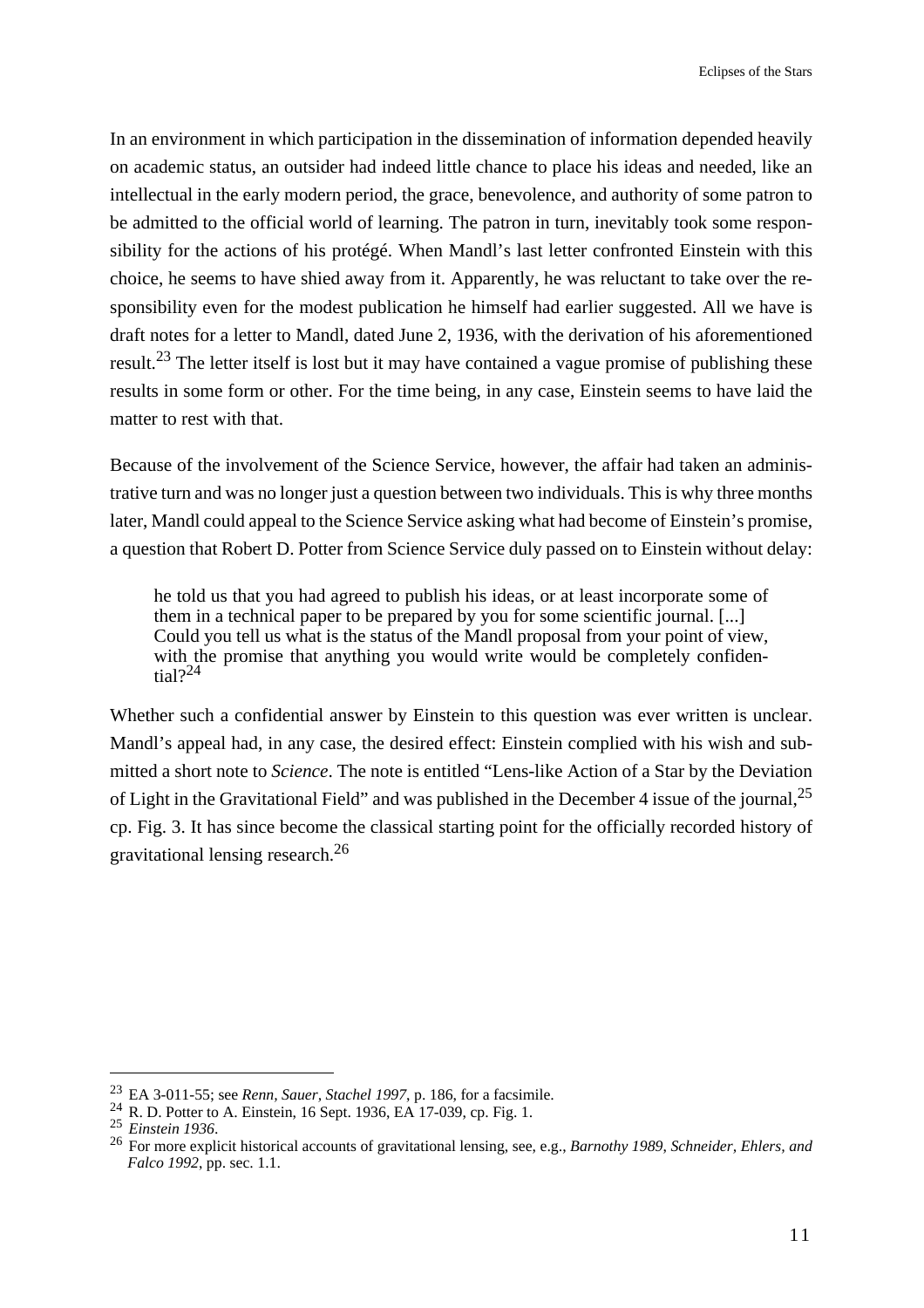#### **DISCUSSION**

#### LENS-LIKE ACTION OF A STAR BY THE DEVIATION OF LIGHT IN THE GRAVITATIONAL FIELD

Some time ago, R. W. Mandl paid me a visit and asked me to publish the results of a little calculation, which I had made at his request. This note complies with his wish.

The light coming from a star A traverses the gravitational field of another star B, whose radius is R<sub>o</sub>.<br>Let there be an observer at a distance D from B and at a distance  $x$ , small compared with  $D$ , from the extended central line  $\overline{AB}$ . According to the general theory of relativity, let  $\alpha_o$  be the deviation of the light ray passing the star B at a distance  $R<sub>e</sub>$  from its center.

For the sake of simplicity, let us assume that  $\overline{AB}$ is large, compared with the distance D of the observer is arge, compared with the distance  $D$  of the observer<br>from the deviating star  $B$ . We also neglect the celipse<br>(geometrical obseuration) by the star  $B$ , which indeed is negligible in all practically important cases. To permit this, D has to be very large compared to the radius R<sub>n</sub> of the deviating star.

It follows from the law of deviation that an observer situated exactly on the extension of the central line  $\overline{AB}$  will perceive, instead of a point-like star A, a luminius circle of the angular radius  $\beta$  around the center of B, where

 $\beta = \sqrt{\alpha_0 \frac{R_0}{D}}$ 

not decrease like  $1/D$ , but like  $1/\sqrt{D}$ , as the distance  $D$  increases.

Of course, there is no hope of observing this phenomenon directly. First, we shall scarcely ever approach closely enough to such a central line. Second, the angle  $\beta$  will defy the resolving power of our instruments. For,  $a_0$  being of the order of magnitude of one second of arc, the angle  $R_o/D$ , under which the deviating star  $B$  is seen, is much smaller. Therefore, the light coming from the luminous circle can not be distinguished by an observer as geometrically different from that coming from the star B, but simply will manifest itself as increased apparent brightness of B.

The same will happen, if the observer is situated at a small distance  $x$  from the extended central line  $\overline{AB}$ . But then the observer will see  $\Delta$  as two point-like light-sources, which are deviated from the true geometrical position of A by the angle B, approximately.

The apparent brightness of A will be increased by the lens-like action of the gravitational field of B in the ratio  $q$ . This  $q$  will be considerably larger than unity only if x is so small that the observed positions of A and B coincide, within the resolving power of our instruments. Simple geometric considerations lead to the expression

 $q = \frac{l}{r} \cdot \frac{1 + \frac{r^2}{2l^2}}{\sqrt{1 + \frac{r^2}{4l^2}}}$ 

 $l = \sqrt{a_nDR_m}$ 

where It should be noted that this angular diameter 3 does

**Гесемикк 4, 1936** 

If we are interested mainly in the case  $q \ge 1$ , the formula

$$
q=\frac{l}{r}
$$

is a sufficient approximation, since  $\frac{x^2}{l^2}$  may be neglected. Even in the most favorable cases the length  $l$  is only a few light-seconds, and x must be small compared with this, if an appreciable increase of the apparent brightness of  $A$  is to be produced by the lens-like  $action of B.$ 

Therefore, there is no great chance of observing this phenomenon, even if dazzling by the light of the much nearer star  $B$  is disregarded. This apparent amplification of q by the lens-like action of the star B is a most curious effect, not so much for its becoming infinite, with  $x$  vanishing, but since with increasing distance  $D$  of the observer not only does it not decrease, but even increases proportionally to  $\sqrt{D}$ .

ALBERT EINSTEIN INSTITUTE FOR ADVANCED STUDY. PRINCETON, N. J.

**Figure 3:** Einstein's note in Science, presenting "the results of a little calculation" he had made at Mandl's request.

How much self-conquest it must have taken Einstein to overcome his reluctance and publish this note is evident from its introductory sentence, as well as from a letter Einstein wrote to Professor J. McKeen Cattell, Editor of *Science*, on December 18, two weeks after the publication of Einstein's paper. The opening statement of the published note reads:

Some time ago, R. W. Mandl paid me a visit and asked me to publish the results of a little calculation which I had made at his request. This note complies with his wish. $27$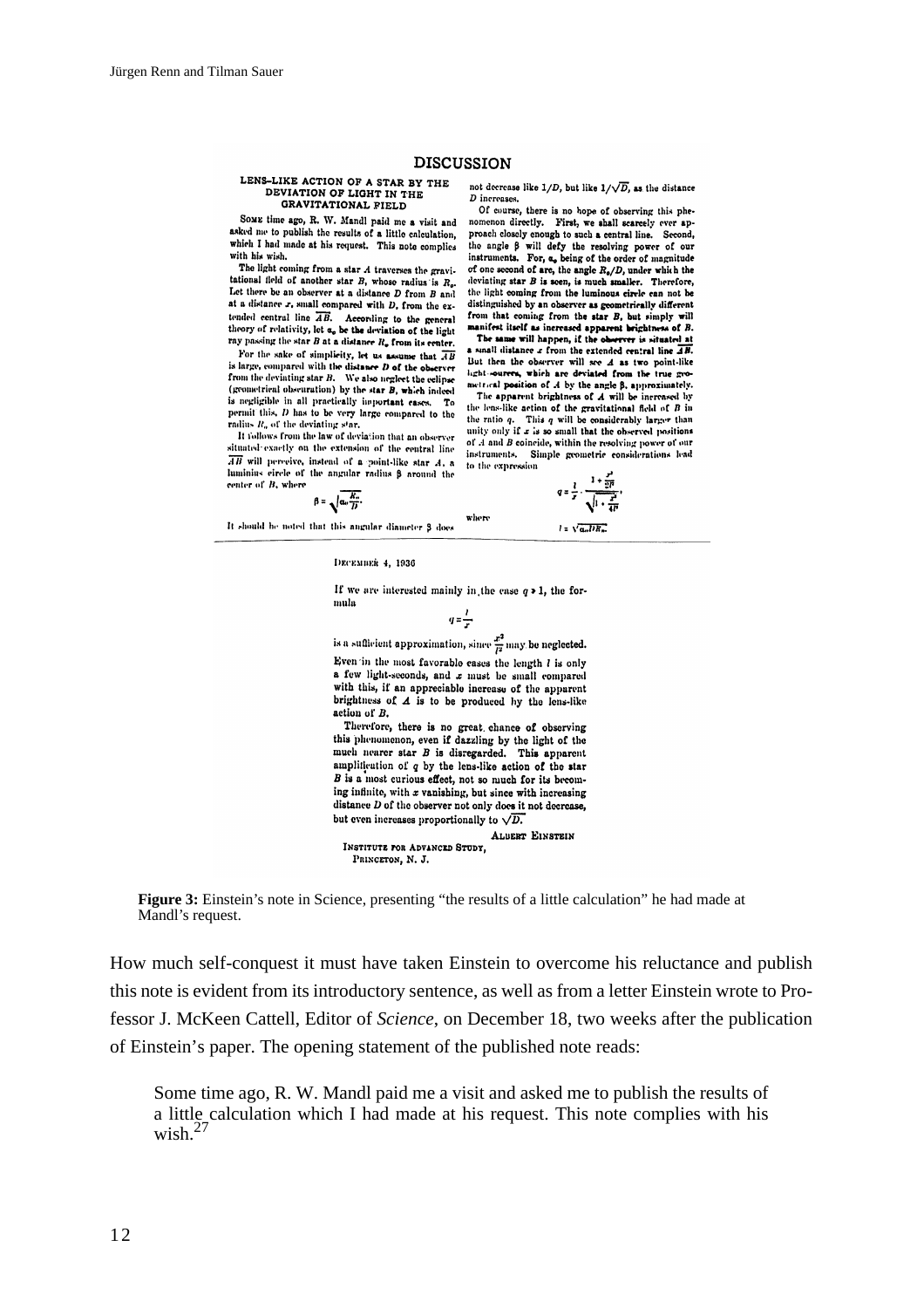This mention of Mandl reads less like giving due credit to the proprietor of a good idea than like a general disclaimer. In his letter to the editor of *Science,* Einstein distanced himself even more definitively from his publication, stressing that it was only written to appease Mandl:

Let me also thank you for your cooperation with the little publication, which Mr. Mandl squeezed out of me. It is of little value, but it makes the poor guy happy.<sup>28</sup>

Einstein could apparently recognize no value in the theoretical analysis of what must have appeared to him as a "science-fiction effect" because gravitational lensing seemed so far out of the reach of any observational verification. Thus, his note ends with the remark that:

there is no great chance of observing this phenomenon, even if dazzling by the light of the much nearer star B is disregarded.<sup>29</sup>

Einstein concludes with what reads like an attempt at a justification for yet publishing his "little calculation:"

This apparent amplification of  $q$  by the lens-like action of the star  $B$  is a most curious effect, not so much for its becoming infinite, with x vanishing, but since with increasing distance D of the observer not only does it not decrease, but even increases proportionally to  $\sqrt{D}$ .<sup>30</sup>

Evidently, it was, at least in Einstein's understanding, hardly legitimate for theoretical physics to decouple itself from experimental physics or observational astronomy to this extent and pursue theoretical consequences in a merely speculative way, even if they pointed to what he described as "a most curious effect." In fact, such consequences might be empirically substantiated only in some indefinite future, while there was, on the other hand, the plentitude of known phenomena still awaiting a satisfactory interpretation. Nevertheless, in spite of such hesitations, Einstein did in the end decide to publish his note.

## A DEJA VU

Why did Einstein not simply dismiss Mandl as Prof. Millikan had done? What was it that eventually tipped the scales? Do we have to assume that it was, after all, Einstein's "physical instinct," some subconscious capability of foreseeing the eventual success of Mandl's idea? One

<sup>&</sup>lt;sup>27</sup> Einstein 1936, p. 507.<br><sup>28</sup> "Ich danke Ihnen noch sehr für das Entgegenkommen bei der kleinen Publikation, die Herr Mandl aus mir herauspresste. Sie ist wenig wert, aber diese arme Kerl hat seine Freude davon." Einstein to J. McKeen Cattell, 18 December 1936, EA65-603.

<sup>29</sup>*Einstein 1936*, p. 508. <sup>30</sup>*Einstein 1936*, p. 508.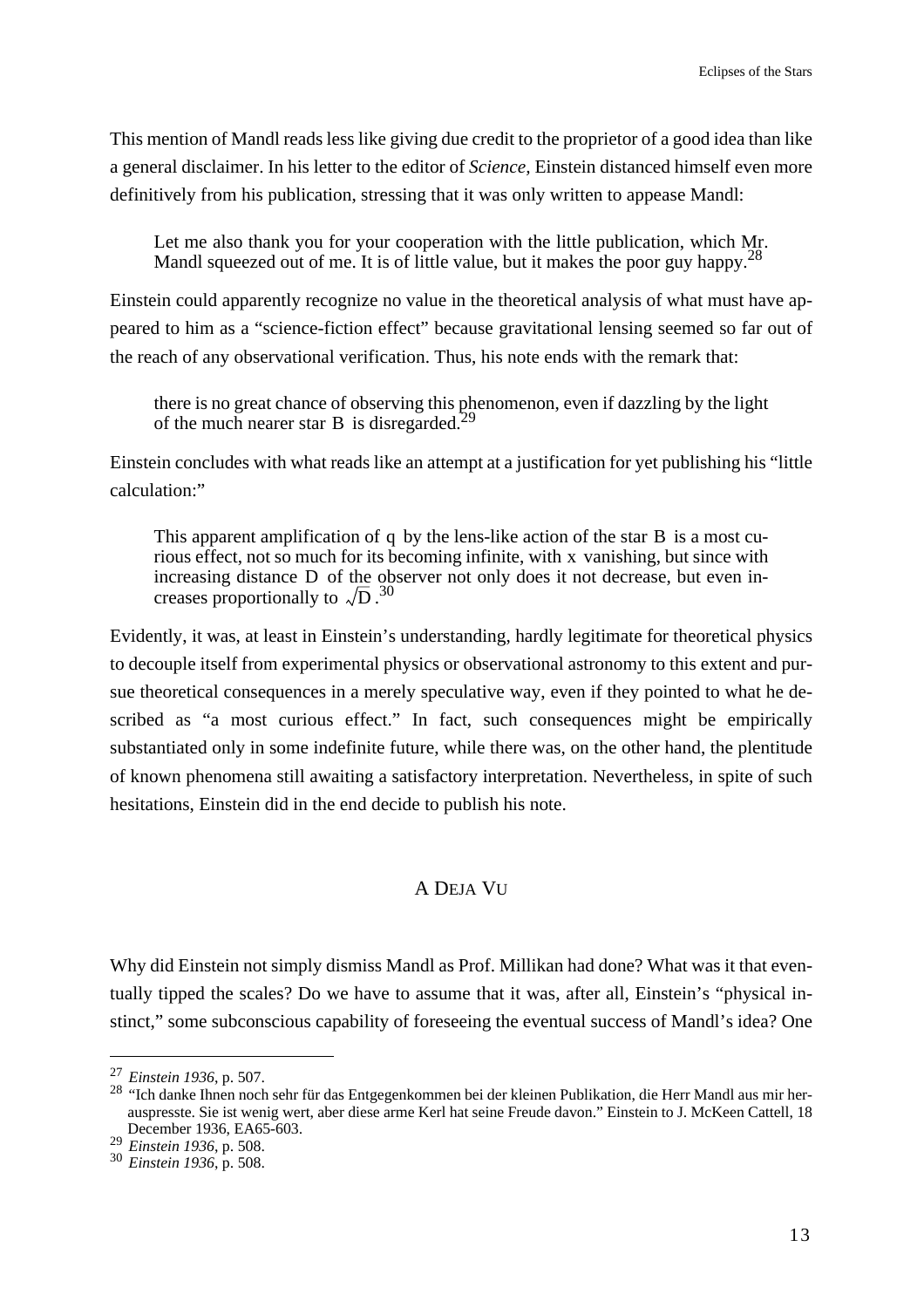element of a more plausible answer is found in Einstein's above-mentioned letter to the editor of *Science*, James McKeen Cattell, formerly professor of psychology at Columbia University. This letter shows a political awareness on the part of both correspondents that provides a relevant context also to their support of Mandl:

I know quite well that you had to leave Columbia. Researchers are here treated as are elsewhere waiters or salesmen in the retail business (The latter also merit, of course, to work under better secured conditions, this expression hides no class arrogance); presently it is particularly bad if somebody is considered to be a 'radical.' The public is much too indifferent with regard to those violations of the freedom of teaching and teachers.<sup>31</sup>

Cattell had also asked Einstein to participate in a political meeting informing the public about the "terrible state of affairs" ("furchtbaren Zustände") in Nazi Germany. Einstein declined for personal reasons; in fact, his wife, Elsa Einstein, was fatally ill and died only two days later. He also wrote that to avoid the suspicion of partiality it would be better if somebody who was not directly suffering from the current "criminal business" ("Verbrecherwirtschaft") in Germany would do the job.

Although Einstein in his letter to Cattell spoke of the "poor guy" Mandl with a somewhat condescending air, he looked upon him not just as a crackpot at the margins of science. In fact, Einstein was well aware that the Czech immigrant was one of the many victims of Nazi imperialism which needed support, a support that he was willing to extend without much ado also to those not in the limelight as outstanding scientists.

But Einstein's tortuous and hesitant decision to give in to Mandl's pestering, as well as the ambivalent character of his support, have deeper roots than his political awareness. This is evident from a circumstance that has so far played no role in our story, although it is intimately related to it. With a portion of luck, this circumstance, documented by an early Einstein notebook, was revealed in the course of joint work with John Stachel. Without this finding, the encounter between Mandl and Einstein would have entered the history of gravitational lensing merely as a fortunate coincidence of two biographies which in fact were worlds apart, that of a lonely amateur and that of a famous scientist. It has turned out, however, that Einstein himself had even earlier than Mandl thought of gravitational lensing, at a time when he was in a position very much like Mandl's.

<sup>&</sup>lt;sup>31</sup> "Ich weiss sehr wohl, dass Sie Columbia verlassen mussten. Forscher werden hier anderwärts behandelt wie Kellner oder Verkäufer in Detailgeschäften (Letztere verdienten es natürlich auch, unter besser gesicherten Verhältnissen zu arbeiten, es steckt kein Klassenhochmut hinter diesem Ausdruck.); gegenwärtig ist es besonders arg, wenn man von einem findet, er sei ein "Radical". Die Öffentlichkeit ist gegen jene Verstösse gegen die Freiheit der Lehre und der Lehrer viel zu gleichgültig." Einstein to Cattell, 18 December 1936, EA 65-603, the sentence in parenthesis was added as a footnote to the original letter.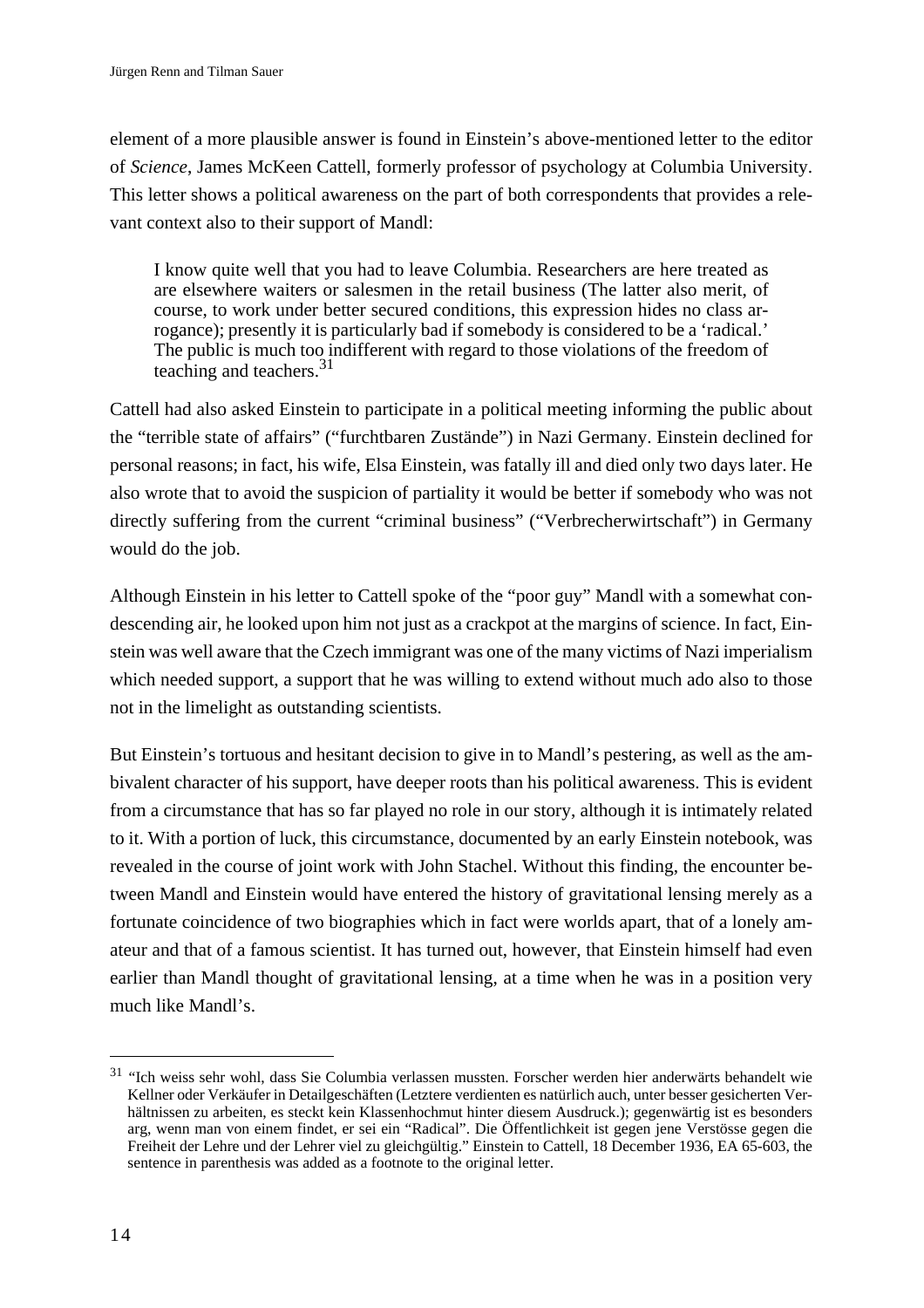In fact, as an analysis of Einstein's scribblings in a notebook used during the years he was a professor in Prague has shown, he not only had considered the very same idea in 1912 but also performed exactly the same calculations that he made in 1936 at the request of Rudi Mandl.<sup>32</sup> When Einstein first conceived the idea of gravitational lensing, he as well was still at the periphery of the academic establishment and desperately searched support for what to many of his colleagues appeared as an outlandish idea, that gravitation might affect the course of light rays. In a paper published in 1911, Einstein had discussed consequences of the *Influence of Gravitation on the Propagation of Light*, 33 an idea quite unheard of since Newton's corpuscular theory of light had been discarded in favour of wave theoretic concepts. And just as Mandl was trying to do in 1936, Einstein also encouraged astronomers to pursue investigations along his ideas:

It would be urgently desirable that astronomers take up the question broached here, even if the considerations presented above may appear insufficiently founded or even adventurous.<sup>34</sup>

But Einstein's attempts to contact established astronomers remained as unsuccessful as those of Mandl many years later.<sup>35</sup> Only due to the mediation of one of his Prague students, Leo Pollak, Einstein had the opportunity of enlisting the help of a younger astronomer, Erwin Finlay Freundlich, willing to undertake an exploration of the observational consequences of his theory. Freundlich later remembered:

25 years ago Einstein, then professor in Prague, gave one of his first lectures on the gen. rel. theory and concluded with the words that he now needed an astronomical collaborator but that the astronomers were too much behind the time to follow the physicists. At that point a young student stood up and declared that, in Berlin, at the observatory which he had visited, he had become acquainted with a young astronomer for which this characterization did not fit.

Einstein immediately wrote to me. From that our joint work and, de facto, my entire scientific life came into being. The student was Pollak, now ordinary professor in Prague.<sup>36</sup>

Freundlich, in turn, encountered similar problems as Einstein had encountered them at the beginning of his career and as did much later Mandl. At the time assistant at the Prussian Royal Observatory, Freundlich could only pursue his plan to support Einstein against the resistance of his superior, the well known astronomer Struve, who regarded the endeavor with skepticism.<sup>37</sup>

<sup>32</sup>*Renn, Sauer, and Stachel 1997*. <sup>33</sup>*Einstein 1911*. 34 "Es wäre dringend zu wünschen, daß sich Astronomen der hier aufgerollten Frage annähmen, auch wenn die im vorigen gegebenen Überlegungen ungenügend fundiert oder gar abenteuerlich erscheinen sollten." *Einstein*

*<sup>1911</sup>*, p. 908. 35 See, e.g., Einstein to Hale, 14 October 1913, and Hale to Einstein, 8 November 1913, *The Collected Papers of Albert Einstein*, Vol. 5, Docs. 477, 483. Even though Einstein by that time already was a well-established ETH professor, he still found it useful to have his ETH colleague Julius Maurer add a postscript to his letter thanking Hale in advance for a friendly reply.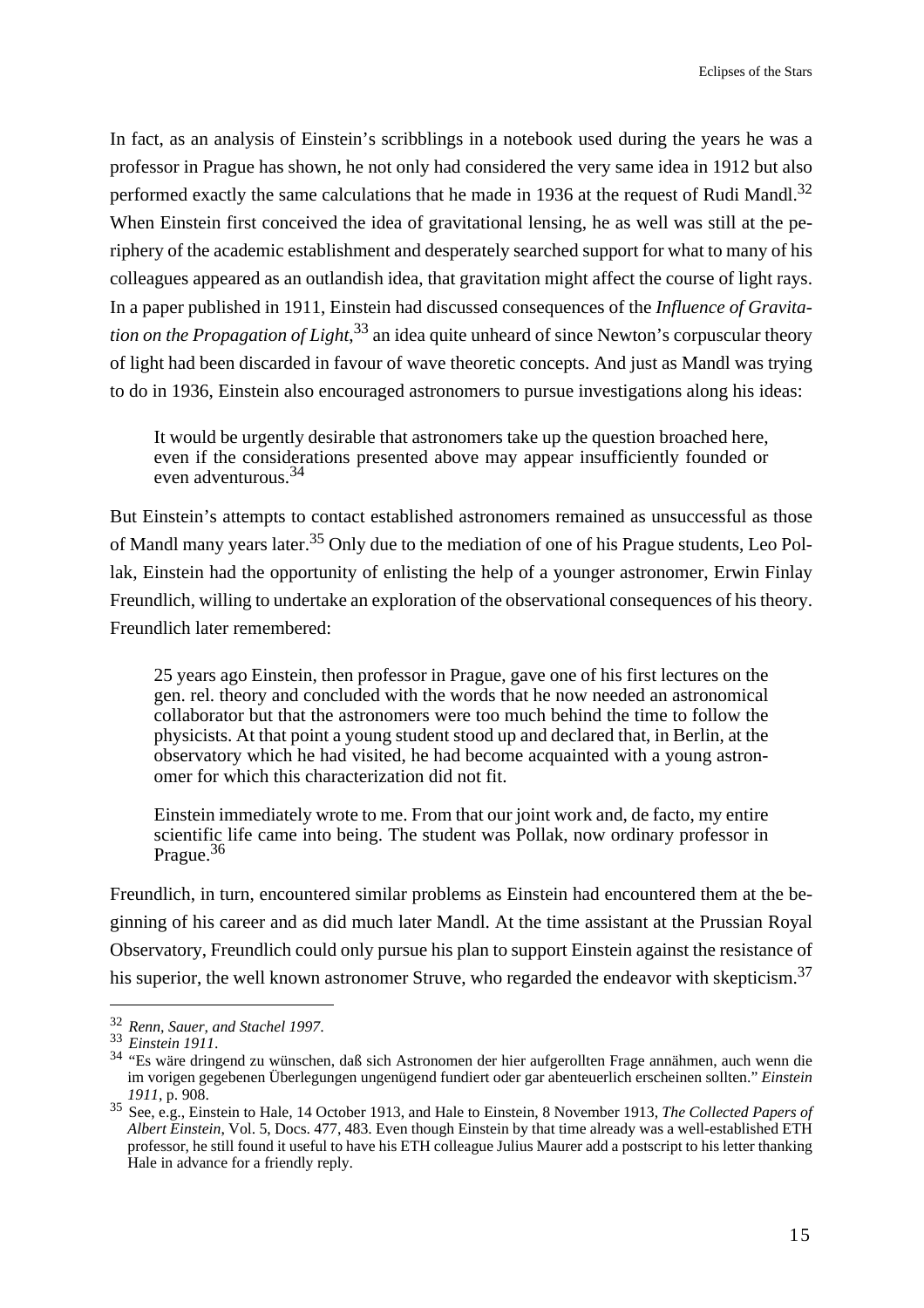It may well have been therefore in an atmosphere of clandestineness that, on the occasion of a visit to Berlin in April 1912, Einstein had met with Freundlich and evidently discussed with him his daring ideas, including the possibility of a gravitational lensing effect. It is, in any case, among notes from this period that his early calculations on gravitational lensing are found.<sup>38</sup>

Einstein was similarly isolated in his academic context, in spite of his rapid academic career. In fact, his project to develop a relativistic theory of gravitation met in the beginning, and certainly during his years in Prague, that is, 1911 and 1912, with the disinterest if not disapproval of most of his established colleagues. The interest, encouragement, and support which he did find came from friends of his student years, in particular from Marcel Grossmann and Michele Besso. Taking into account their contributions, Einstein's unbending search for a relativistic theory of gravitation emerges as the direct continuation of his bohemian rebellion against established academic science for which the mock Olympia Academy, founded in 1902 in Berne together with friends, stands as a symbol. Einstein was then an employee of the Swiss patent office, where some years later, still far from climbing the academic ladder, he conceived the equivalence principle, the first step towards a theory of gravitation based on a generalization of the relativity principle.

After Einstein had become part of the academic establishment, as a member of the Prussian Academy and Director at the Kaiser-Wilhelm-Institute for Physics, he continued to battle for his project. His struggle for securing Freundlich a position allowing him to work on the astronomical implications of the new theory of gravitation lasted for years. As late as 1918, Einstein intervened on behalf of Freundlich to Hugo Andres Krüss, ministerial director for Academy matters in the Prussian ministry of Education, complaining that:

The disapproving behavior of his director has made it, for seven years, impossible for him to achieve the realization of his work plans directed towards the checking of the theory.39

<sup>36 &</sup>quot;Vor 25 Jahren hielt Einstein, damals Professor in Prag, einen seiner ersten Vorträge über die allg. Rel. Theorie und schloss mit den Worten, dass er nunmehr einen astronomischen Mitarbeiter bedürfe, dass die Astronomen aber zu rückständig seien, um den Physikern zu folgen. Da erhob sich ein junger Student und teilte mit, er habe in Berlin an der Sternwarte, die er besucht hatte, einen jungen Astronomen kennen gelernt, auf den diese Charakterisierung nicht stimme. Einstein schrieb sofort an mich. Daraus ist unsere gemeinsame Arbeit und de facto mein wissenschaftliches Leben hervorgegangen. Der Student war Pollak, jetzt Ordinarius in Prag." Freundlich an Bosch, 4. 12. 193?, (from Unternehmensarchiv BASF, Ludwigshafen, Personalarchiv Carl Bosch W 1/folder 9/2; this letter was found by Dieter Hoffmann who generously made it available to us). See also the reference to Pollack's role as a mediator in note 6 to Doc. 278 of *The Collected Papers of Albert Einstein*, Vol. 5, p. 3

<sup>&</sup>lt;sup>37</sup> See Hentschel 1994, Hentschel 1997, and Renn, Castagnetti and Damerow 1999.<br><sup>38</sup> See Renn, Sauer, and Stachel 1997, p. 185.<br><sup>39</sup> "Das ablehnende Verhalten seines Direktors hat es ihm jedoch sieben Jahre lang unmöglich die Prüfung der Theorie gerichteten Arbeitspläne zur Ausführung zu bringen." Einstein to Hugo A. Krüss, 10 January 1918, *The Collected Papers of Albert Einstein*, Vol. 8, Doc. 435.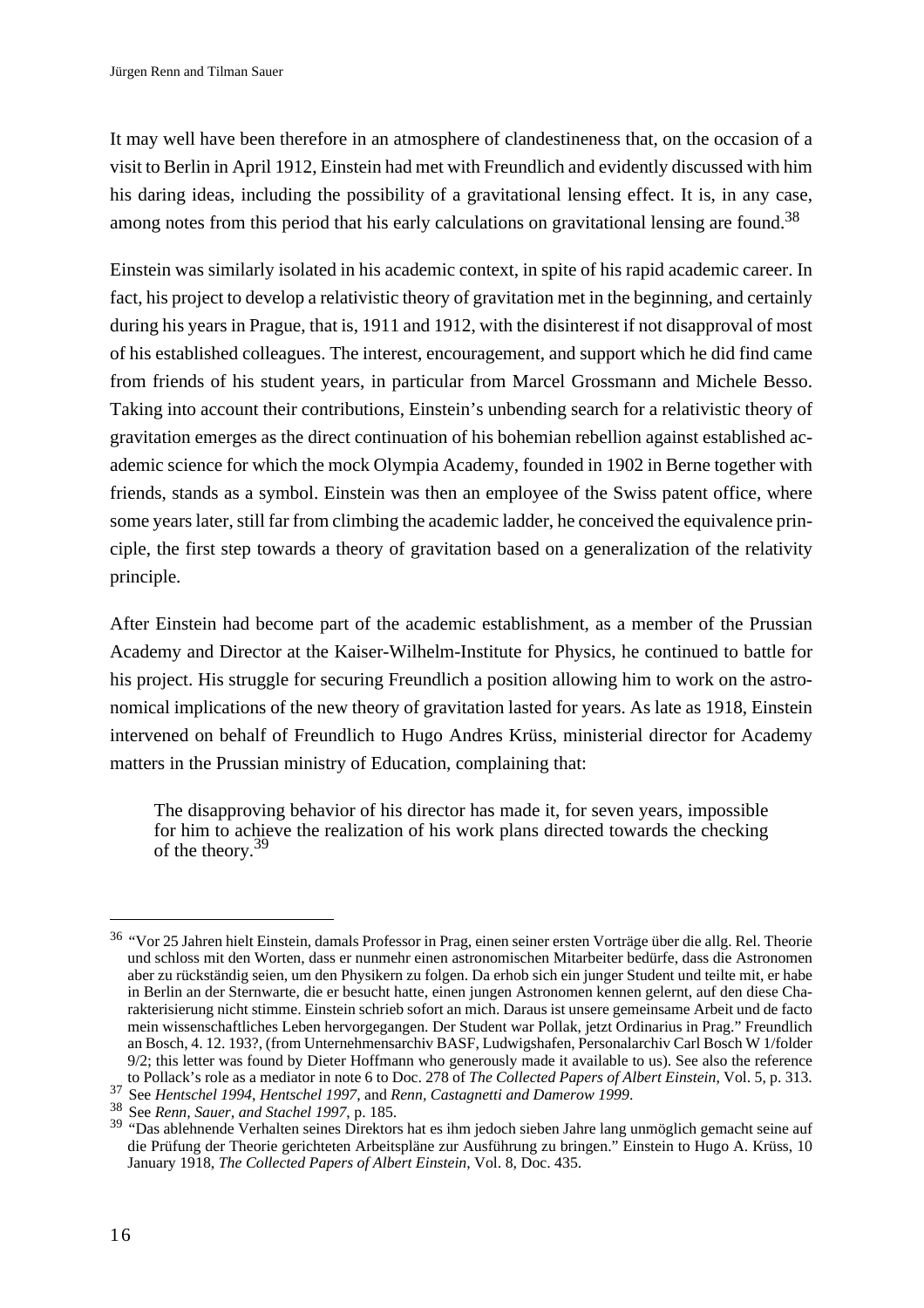Einstein's interventions for Freundlich are remarkably similar to his later dealings with Mandl, also in their ambivalence. In fact, in the same letter to Krüss, he acknowledged Freundlich's lack of qualification as a professional astronomer and emphasized, at the same time, his role as a pioneer in recognizing the astronomical significance of general relativity:

Incomparably less gifted than Schwarzschild, he has nevertheless recognized several years before the latter the importance of the new gravitation theories for astronomy and has engaged himself with glowing zeal for the checking of the theory along an astronomical or rather astrophysical way. 40

In contemporary letters to colleagues he was even more explicit about Freundlich's weakness $es<sup>41</sup>$  but, in the end, regularly came down on his side, not the least because the latter essentially remained his most devoted support among German astronomers.

Together with Freundlich, Einstein had considered a number of possibilities to detect the lightdeflecting effect of gravitation predicted by general relativity. In his first letter to Freundlich he lamented that nature did not provide him with a better environment for testing the theory, for instance by way of a planet sufficiently large to make the effect noticeable. In his letter he also stressed the crucial significance of such a test which, in fact, would be capable of distinguishing between his theory and alternative gravitation theories:

But at least one thing can be stated with certainty: If such a deflection does not exist, then the premises of the theory are not adequate. For one has to keep in mind that, although these premises are plausible, they are nevertheless rather daring. If only we had a truly larger planet than Jupiter! But Nature did not deem it her business to make the identification of her laws comfortable for us.<sup>42</sup>

On the basis of Einstein's knowledge about the dimensions of the universe in the 1910s, which for him and his contemporaries essentially consisted of our own galaxy, the conditions under which gravitational lensing might be detected must have struck him as even more far-fetched than speculations about the observability of light deflection by Jupiter. Indeed, as we know from a letter to his friend Zangger of 15 October 1915, Einstein had given up the idea of finding

<sup>&</sup>lt;sup>40</sup> "Ungleich weniger begabt als Schwarzschild hat er doch mehrere Jahre vor diesem die Wichtigkeit der neuen Gravitationstheorien für die Astronomie erkannt und sich mit glühendem Eifer für die Prüfung der Theorie auf astronomischem beziehungsweise astrophysikalischem Wege eingesetzt." Einstein to Hugo A. Krüss, 10 January 1918, *The Collected Papers of Albert Einstein*, Vol. 8, Doc. 435.

<sup>41</sup> See, e.g. Einstein to Schwarzschild, 9 January 1916, *The Collected Papers of Albert Einstein*, Vol. 8, Doc. 181, Einstein to Sommerfeld, 2 February 1916, *The Collected Papers of Albert Einstein*, Vol. 8, Doc. 186, Einstein to Hilbert, 30 March 1916, *The Collected Papers of Albert Einstein*, Vol. 8, Doc. 207.

<sup>42 &</sup>quot;Aber eines kann immerhin mit Sicherheit gesagt werden: Existiert keine solche Ablenkung, so sind die Voraussetzungen der Theorie nicht zutreffend. Man muss nämlich im Auge behalten, dass diese Voraussetzungen, wenn sie schon naheliegen, doch recht kühn sind. Wenn wir nur einen ordentlich grösseren Planeten als Jupiter hätten! Aber die Natur hat es sich nicht angelegen sein lassen, uns die Auffindung ihrer Gesetze bequem zu machen." Einstein to Freundlich, 1 September 1911, *The Collected Papers of Albert Einstein*, Vol. 5, Doc. 281.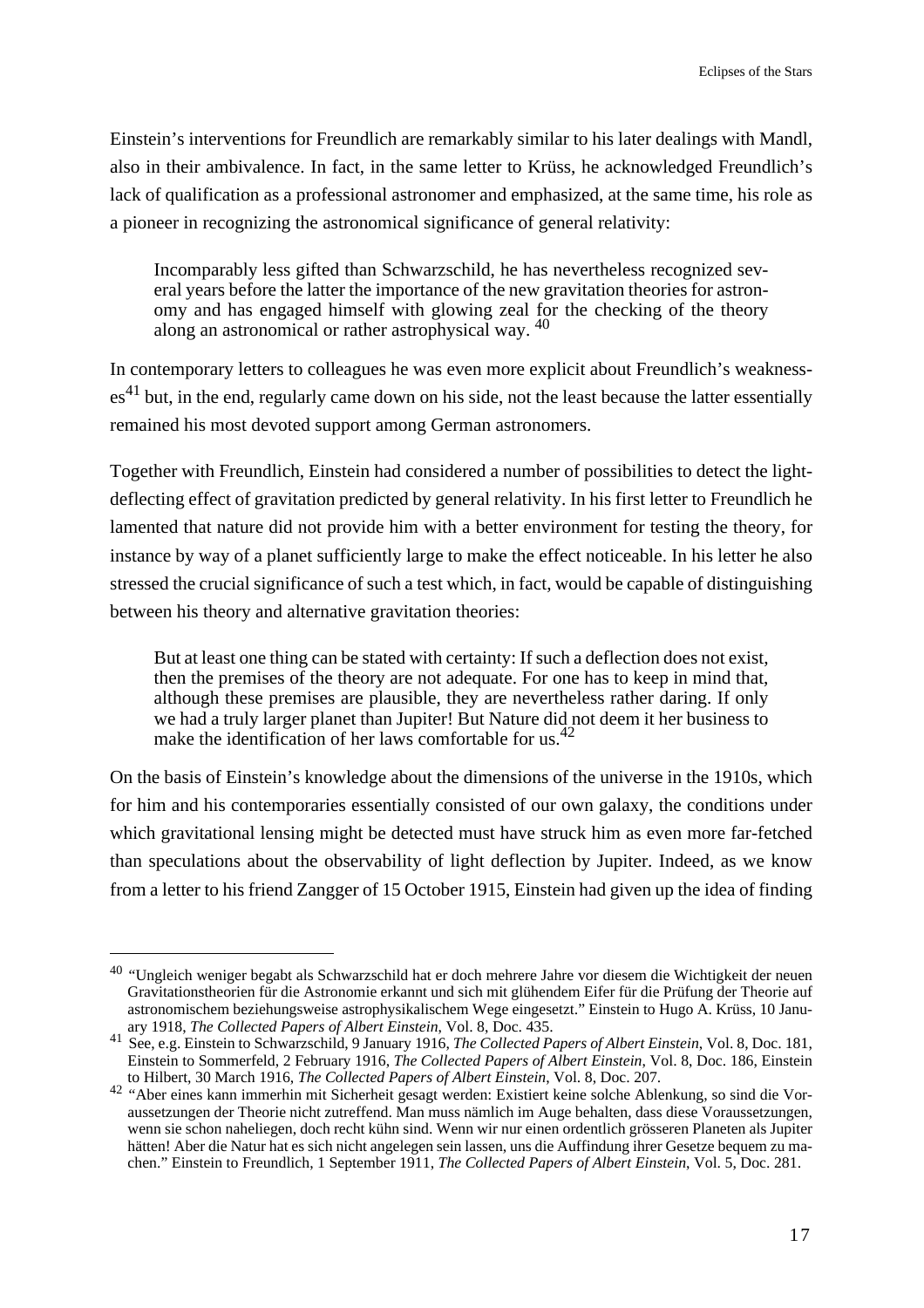an observational confirmation of general relativity on the basis of gravitational lensing even before he completed the theory of general relativity little more than a month later. In this letter he rejected an earlier speculative interpretation of nova stars as lensing phenomena:

Now it has unfortunately dawned on me that the "new stars" have nothing to do with the "lensing effect," that furthermore the latter has to be, in view of the star densities occuring in the sky, such an enormously rare phenomenon that one would probably expect it in vain.<sup>43</sup>

When the deflection of light by the gravitational field of the sun was eventually confirmed by an English expedition during the total solar eclipse of 1919, it was a stroke of luck that the effect was just within the margins of observability.<sup>44</sup> This confirmation of the predictions of general relativity by Eddington and his collaborators made Einstein all of a sudden world-famous and put general relativity at the foundations of modern physics. But in spite of this breakthrough success, Einstein may well have remembered that general relativity had emerged from what to his colleagues once appeared as a crackpot idea. His support for outsiders such as Freundlich and Mandl becomes fully understandable, it seems to us, only on the background of this experience.

# MANDL'S SUCCESS

The significance of gravitational lensing for the history of general relativity and of cosmology makes it natural to ask who had first suggested it and when. But the peculiar story of Einstein's double encounter with the idea of gravitational lensing—in 1912 and in 1936—and of Mandl's role in the second episode show that this question cannot easily be answered. Evidently, Einstein himself neither in 1912 nor in 1936 considered gravitational lensing to be a great idea, let alone a discovery. But the story is even more complicated. Almost immediately after Einstein's "little calculation"—made to comply with Mandl's wish—was eventually published in the "Discussion" section of the December 4 issue of *Science,* a number of other papers were published which further developed the idea, taking it much more seriously than Einstein himself had done. But what is more, various authors now also claimed a fatherhood to what had evidently become, all of a sudden, a respectable child.

<sup>43 &</sup>quot;Es ist mir nun leider klar geworden, dass die "neuen Sterne" nichts mit der "Linsenwirkung" zu thun haben, dass ferner letztere mit Rücksicht auf die am Himmel vorhandenen Sterndichten ein so ungeheuer seltenes Phänomen sein muss, dass man wohl vergebens ein solches erwarten würde." Einstein to Zangger, 15 October 1915, *The Collected Papers of Albert Einstein*, Vol. 8, Doc. 130.

<sup>44</sup> For a historical discussion, see *Earman and Glymour 1980*.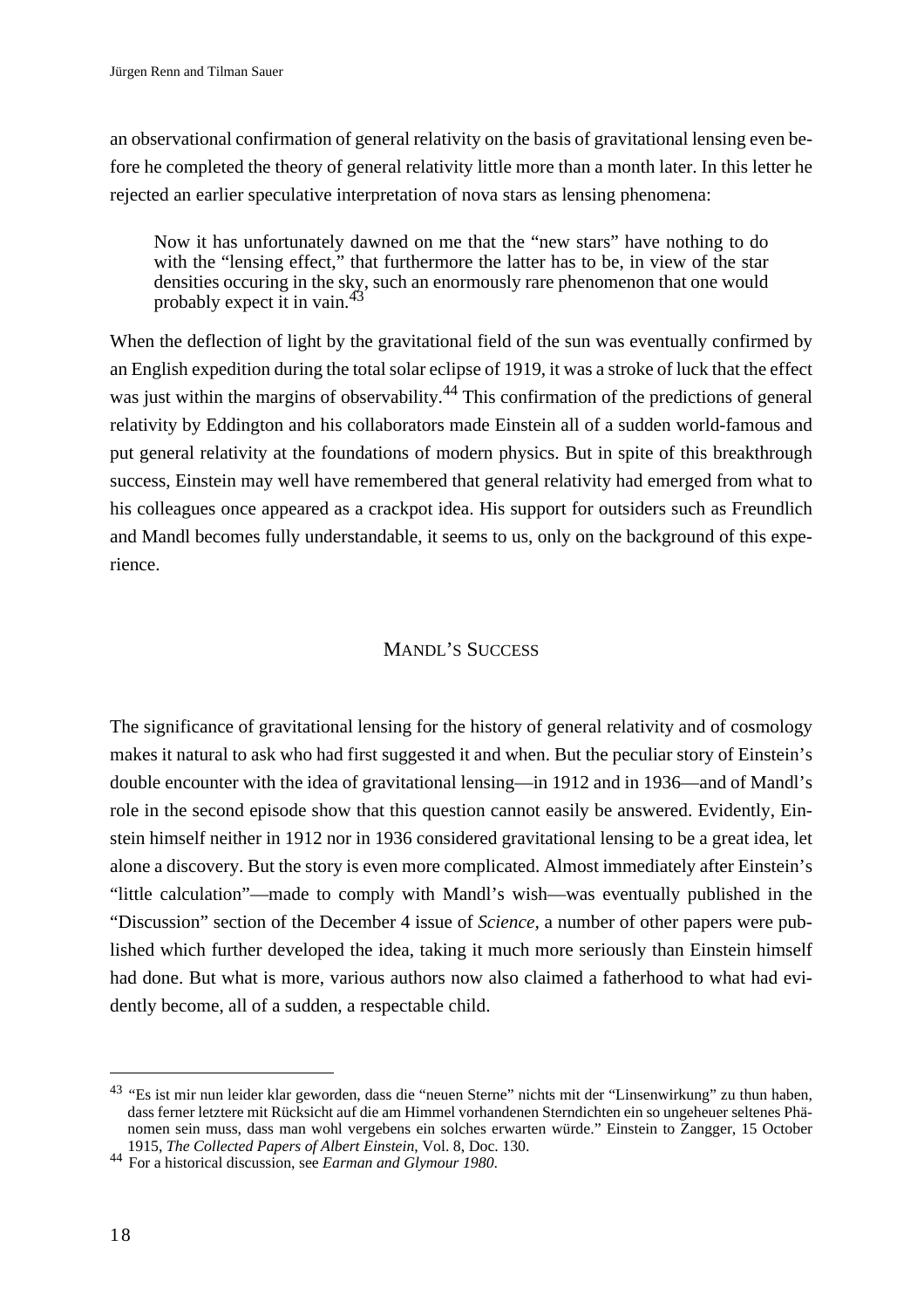Thus Tikhov, in a publication triggered by Einstein's note, dated 25 June 1937 and entitled "Sur la déviation des rayons lumineux dans le champ de gravitation des étoiles", <sup>45</sup> claimed in the introductory paragraph that he had had the idea as early as summer 1935 and that he had sent a first communication to the Poulkovo observatory by January 1936. In his paper Tikhov then gives a deduction of the lensing formulae both for what he calls the classical and the relativistic case.

Zwicky, in the second of two notes on gravitational lensing triggered by Einstein's publication, pointed out:

Dr. G. Strömberg of the Mt Wilson Observatory kindly informs me that the idea of stars as gravitational lenses is really an old one. Among others, E. B. Frost, late director of the Yerkes Observatory, as early as 1923 outlined a program for the search of such lens effects among *stars*. 46

To our knowledge, however, neither Strömberg nor Frost had ever published anything about their ideas and whatever research they had done, it was not given away in publications.

However, there had indeed also been precursors that discussed the idea in published work—but strangely without leaving any mark on the history of the idea. Tikhov in his paper pointed to a publication from the year 1924 by O. Chwolson.<sup>47</sup> As Tikhov observed, it was the only reference he had found on consulting the literature, that would already discuss the idea of a gravitational lens. Chwolson's note discussed both the possibility of observing double stars as well as the possible effect of a ring-shaped image for perfect alignment.

It is not unlikely that even Einstein was familiar with Chwolson's note and yet simply ignored it. Not only was it published in the prestigious *Astronomische Nachrichten*, at the time perhaps the most important astronomical journal in Europe. Einstein himself also published in that same journal. Indeed, a brief response by Einstein to Anderson on the electron gas came to be printed in the very same issue, in fact just below Chwolson's note on the very same page, cp. Fig. 2.

<sup>45</sup>*Tikhov 1937*. <sup>46</sup>*Zwicky 1937b*. <sup>47</sup>*Chwolson 1924*.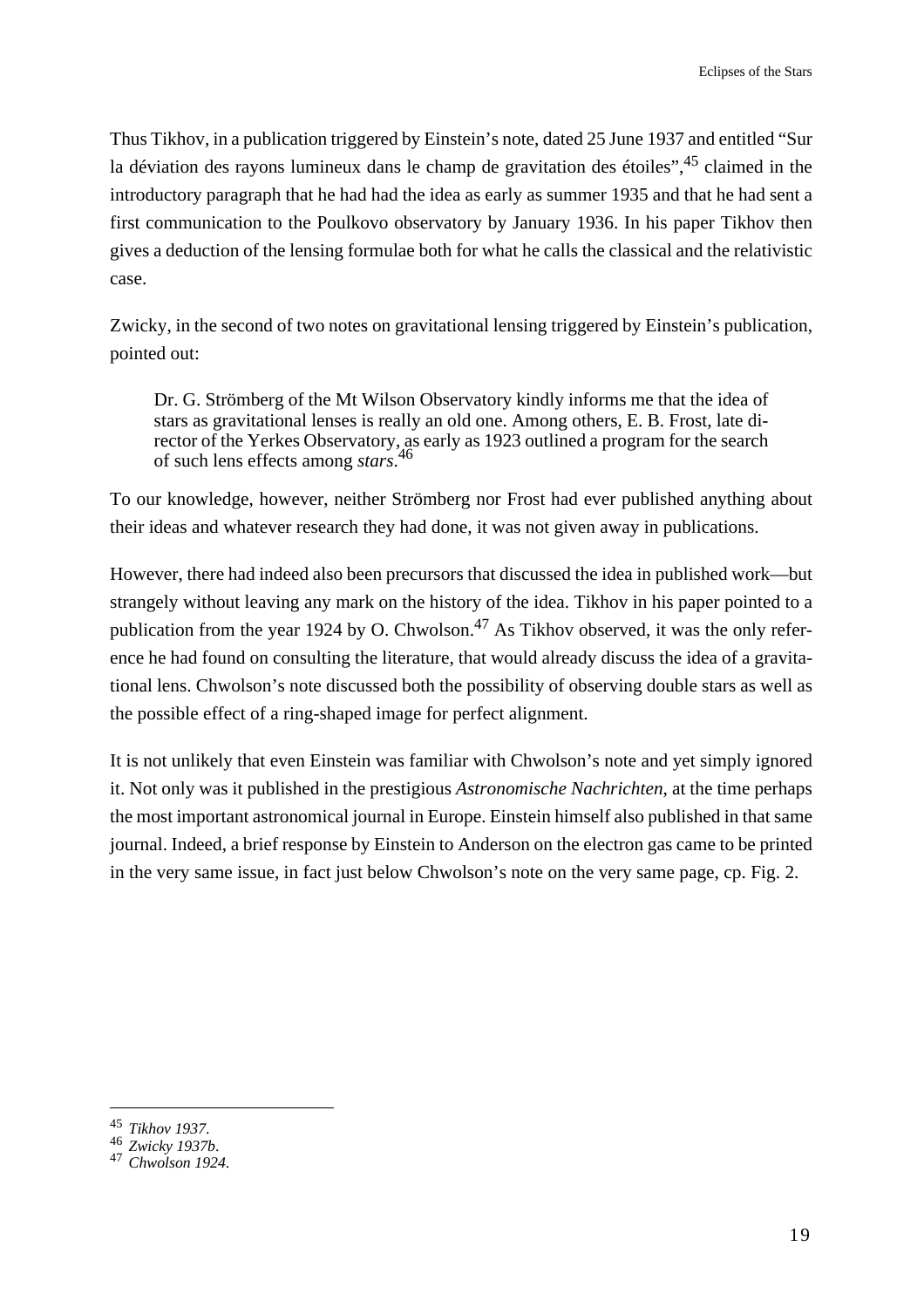#### Über eine mögliche Form fiktiver Doppelsterne. Von O. Chwolson.

Es ist gegenwärtig wohl als höchst wahrscheinlich anzunehmen, daß ein Lichtstrahl, der in der Nähe der Oberfläche eines Sternes vorbeigeht, eine Ablenkung erfährt. Ist  $\gamma$  diese Ablenkung und yo der Maximumwert an der Oberfläche, so ist  $\gamma_0 \geq \gamma \geq 0$ . Die Größe des Winkels ist bei der Sonne  $\gamma_0 = i'$ 7; es dürften aber wohl Sterne existieren, bei denen  $\gamma_0$  gleich mehreren Bogensekunden ist; vielleicht auch noch mehr. Es sei A ein großer Stern (Gigant), T die Erde,  $B$  ein entfernter Stern; die Winkeldistanz zwischen  $A$  und  $B$ , von  $T$  aus gesehen, sei  $\alpha$ , und der Winkel zwischen  $A$  und  $T$ , von  $B$  aus gesehen, sei  $\beta$ . Es ist dann

 $\gamma = \alpha + \beta$ .

Ist B sehr weit entfernt so ist annähernd  $r = \alpha$ . Es kann also  $\alpha$  gleich mehreren Bogensekunden sein, und der Maximumwert von  $\alpha$  wäre etwa gleich  $\gamma_0$ . Man sieht den Stern B von der Erde aus an zwei Stellen: direkt in der Richtung TB und außerdem nahe der Oberfläche von A, analog einem Spiegelbild. Haben wir mehrere Sterne B, C, D, so würden die Spiegelbilder umgekehrt gelegen sein wie in

Petrograd, 1924 Jan. 28.



سيو<br>جي

Der Stern $\mathcal A$  würde als fiktiver Doppelstern erscheinen. Teleskopisch wäre er selbstverständlich nicht zu trennen. Sein Spektrum bestände aus der Übereinanderlagerung zweier, vielleicht total verschiedenartiger Spektren. Nach der Interferenzmethode müßte er als Doppelstern erscheinen. Alle Sterne, die von der Erde aus gesehen rings um A in der Entfernung  $\gamma_0 - \beta$  liegen, würden von dem Stern A gleichsam eingefangen werden. Sollte zufällig  $TAB$  eine gerade Linie sein, so würde, von der Erde aus gesehen, der Stern $\boldsymbol{A}$ von einem Ring umgeben erscheinen.

Ob der hier angegebene Fall eines fiktiven Doppelsternes auch wirklich vorkommt, kann ich nicht beurteilen

O. Chwolson.

#### Antwort auf eine Bemerkung von W. Anderson.

Daß ein Elektronengas einer Substanz mit negativem Brechungsvermögen optisch äquivalent sein müßte, kann bei dem heutigen Stand unserer Kenntnisse nicht zweifelhaft sein, da dasselbe einer Substanz von verschwindend kleiner Eigenfrequenz äquivalent ist.

Aus der Bewegungsgleichung  $\epsilon X = \mu d^2x/dt^2$ eines Elektrons von der elektrischen Masse  $\varepsilon$  und der ponderabeln Masse  $\mu$  folgt nämlich für einen sinusartig pendelnden derabeln Masse  $\mu$  folgt namiten fur einen sinus<br>Prozeß von der Frequenz  $\nu$  die Gleichung<br> $\epsilon X = -(\frac{2}{\pi \nu})^2 \mu x$ .

Berücksichtigt man, daß ex das »Moment« eines schwingenden Elektrons ist, so erhält man für die Polarisation  $p = n \epsilon x$ eines Elektronengases mit n Elektronen pro Volumeinheit



auf das Quantitative einzugehen. Es sei noch bemerkt, daß ein Vergleich des Elektronengases mit einem Metall unstatthaft ist, weil die bei der elementaren Theorie der Metalle zugrundegelegte »Reibungskraft« bei freien Elektronen fehlt; das Verhalten der letzteren ist allein durch die Einwirkung des elektrischen Feldes und durch die Trägheit bedingt. Berlin, 1924 April 15.

A. Einstein.



Clearly, Chwolson's note, though written by an established physicist in a well-known journal, did not have the least effect on Einstein and, it seems, did not have any effect at all.

Ironically, the more time passed by and the more gravitational lensing became a productive field of research, the more precursors were identified. In 1964, at a time of renewed interest in the effect of gravitational lenses,  $48$  Liebes went to the efforts of compiling

the references which have been found in the literature to gravitational lens phenomena, apologizing for those oversights which undoubtedly have been made.<sup>49</sup>

The first reference in Liebes' list is a half-page note by Oliver Lodge on "Gravitation and Light" published in *Nature* in the December 4 issue of 1919. While Lodge qualitatively conceived of the idea of a gravitational lens, he emphasized that

it is not permissible to say that the solar gravitational field acts like a lens, for it has no focal length. $50$ 

<sup>48</sup> See, e.g., *Darwin 1959*, *Mikhailov 195*9, *Metzner 1963*, *Klimov 1963*, *Refsdal 1964*, and *Schneider, Ehlers, and Falco 1992*, sec. 1.1.

<sup>49</sup>*Liebes 1964*, p. B 835.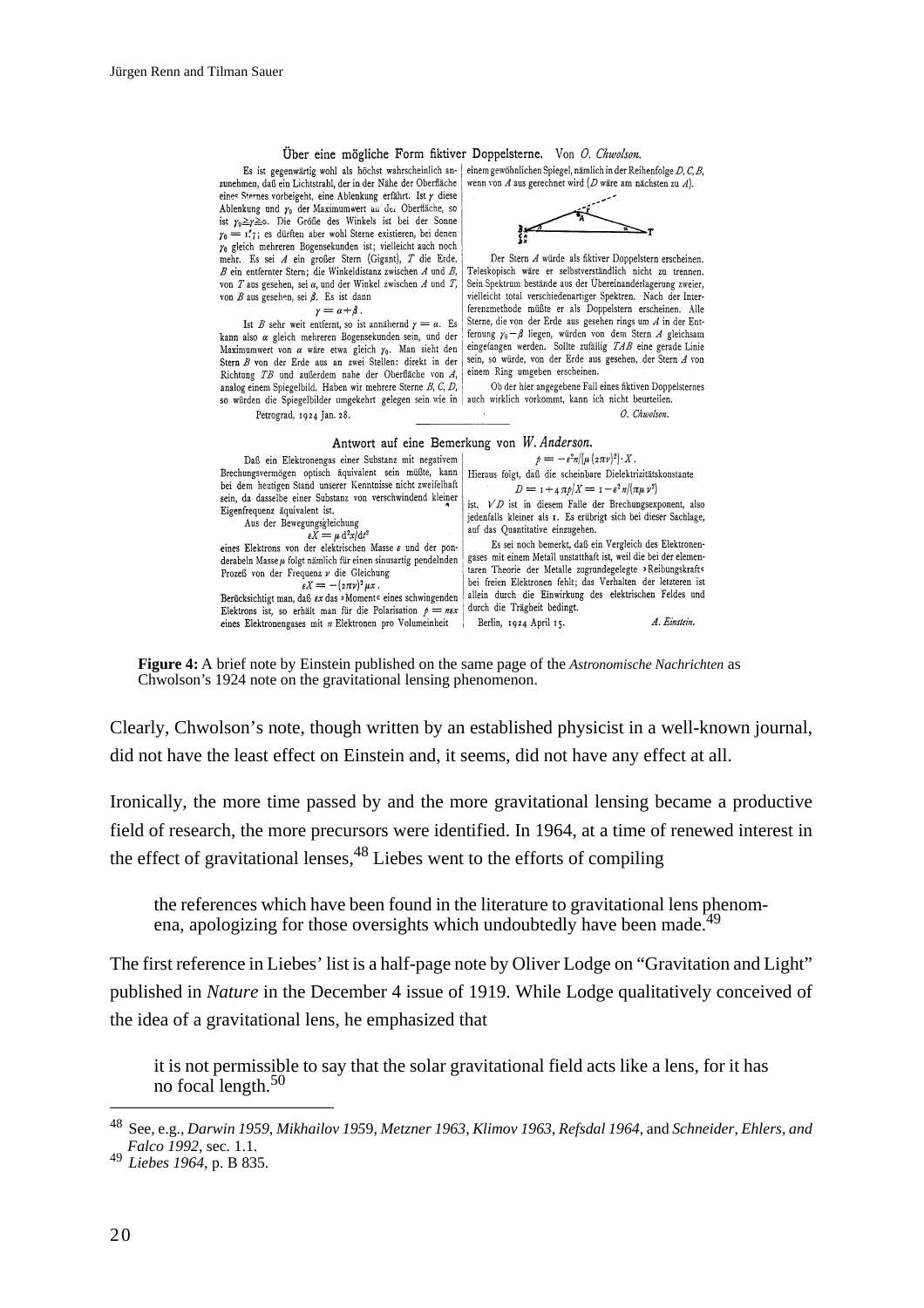Liebes then cited Eddington's book *Space, Time and Gravitation*, published in 1920. In his book, Eddington mentioned the possibility of observing a double image due to gravitational lensing in a section on observational tests of general relativity. He also considered the expected intensity of the deflected light rays and concluded that

it is easily calculated that the increased divergence would so weaken the light as to make it impossible to detect it when it reached us.<sup>51</sup>

Einstein may well have seen Lodge's note, and he certainly was aware of Eddington's book. Nevertheless, for all we know, he did as little respond to any of these authors or mention them in his 1936 paper as he did with Chwolson's note. It was evidently only Mandl's initiative that forced gravitational lensing to enter the historical stage. What was so special about this intervention of an amateur scientist?

The root of Mandl's idea was not a technical problem within a highly specialized scientific discipline but a simple model of gravitational light deflection conceived in analogy to the action of a lens in geometrical optics. What made Mandl so vigorously pursue this idea until he finally turned Einstein's mind was the combination of this mental model with a grand vision of its implications for the understanding of nature on a cosmological scale. However, the simplicity of the mental model and the grandness of his vision, did not fit into the grid of contemporary professional science.

Mandl's characterization as an "amateur scientist" is certainly justified in view of his lack of an adequate professional training and academic status. But it does distract from a crucially important dimension of science, its foundation in a shared knowledge of nature that is not the exclusive property of outstanding individuals or of the institutions of professional science. On the contrary, we believe that it is hardly possible to understand the development of science, and in particular the scientific revolution represented by Einstein's theories of relativity, without taking into account this shared knowledge which, we believe, comprises both specialized theories but also elementary ideas e.g. of space, time, gravity, and light. It is these elementary ideas which by their very nature do not fall under the domain of any specialized domain of physics but cover areas of knowledge ranging from psychology via technological practices to cosmology. Mandl's role in the history of gravitational lensing illustrates that the exploration of this vast territory of knowledge is not necessarily the privilege of a few outstanding scientists such as Einstein. After all, even the most daring and seemingly ridiculous aspects of Mandl's vision turn out to be, under closer inspection, not as "unprofessional" as they might appear at first glance. His expectations about the promise of gravitational lensing to become an observational

<sup>50</sup>*Lodge 191*9, p. 354. <sup>51</sup>*Eddington 1920*, p. 134.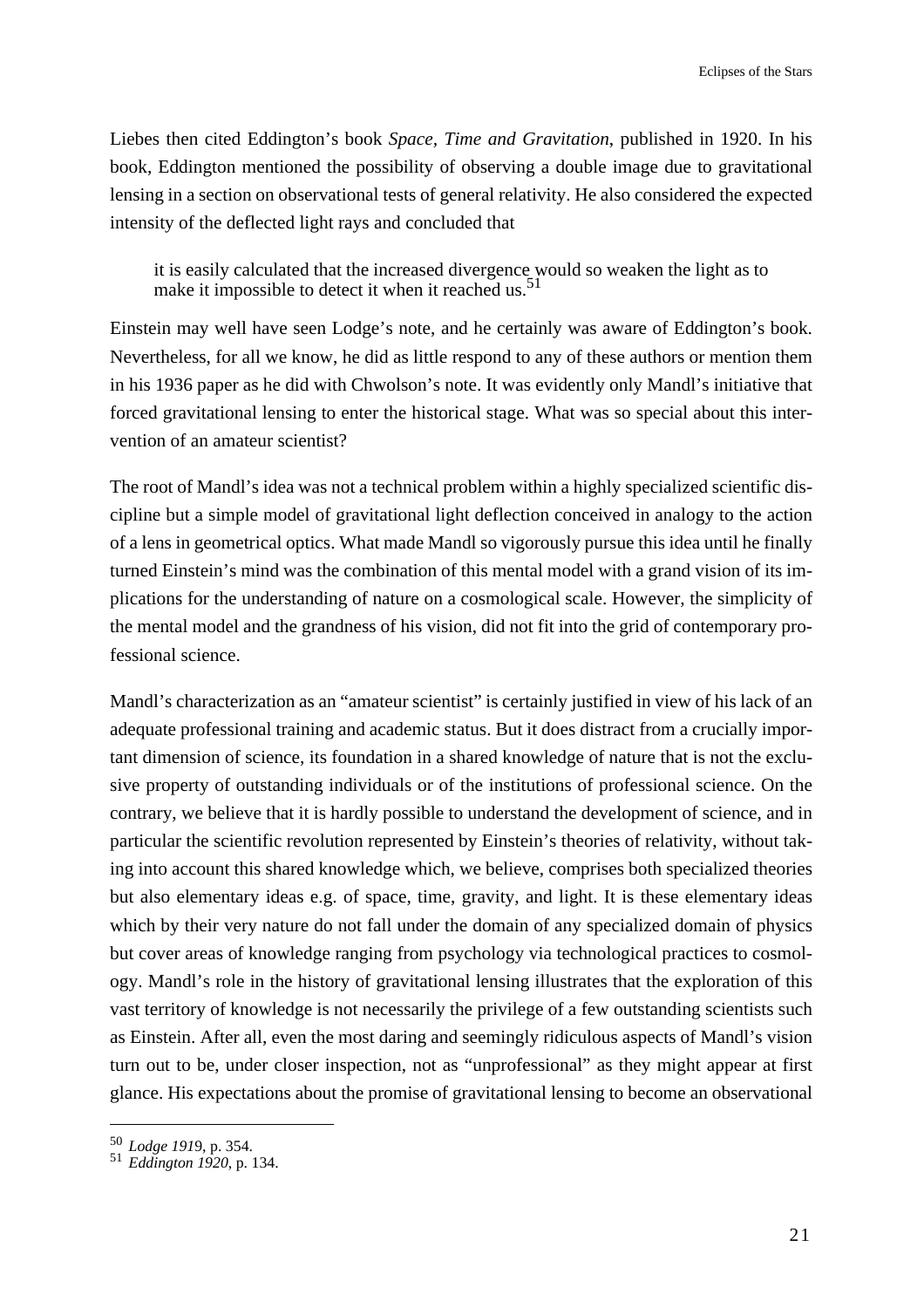confirmation of general relativity have obviously been amply confirmed. But also Mandl's, at first sight, far-fetched speculations about a cosmic cause of the disappearance of dinosaurs are strikingly close to Alvarez's theory about a meteorite impact as the possible origin of an ecological catastrophe leading to the extinction of species, a theory that is today widely accepted.

What Mandl achieved, in the end, was to introduce a simple idea into the canon of accepted scientific knowledge, an idea which before was rejected only because it was not deemed observable. Why should astronomers care about an effect that seemed to be inaccessible to observations? Mandl's initiative, together with the fact that Einstein gave prominence to it by his 1936 publication, however, stimulated a broad discussion among astronomers and astrophysicists, even in spite of the absence of any immediate prospects of the observational verification of the lensing effect. And this discussion lasted until the effect was eventually confirmed by observations. Mandl's success was thus, as a matter of fact, also a victory of fantasy. How would a world look in which gravitational lensing would not, as Einstein and Eddington had originally surmised, be a minor, essentially unobservable effect? Einstein's publication stimulated his contemporaries to imagine such a world and thus to take the effect seriously and to explore the conditions under which it might be observable, after all.

One such publication was written by Henry Norris Russell, entitled "A Relativistic Eclipse," and appeared in the February 1937 issue of the *Scientific American*. 52 As the author line tells the reader, Russell was "PhD. Chairman of the Department of Astronomy and Directory of the Observatory at Princeton University. Research Associate of the Mount Wilson Observatory of the Carnegie Institution of Washington. President of the American Astronomical Society." Since both lived in Princeton, Russell and Einstein had probably been talking over the matter personally. The paper, in any case, dated December 2, 1936, acknowledges Einstein's help:

My hearty thanks are due to Professor Einstein, who permitted me to see the manuscript of his note before its publication.  $53$ 

Russell focused on the issue of observability and agreed that the lensing effect would not be verifiable for terrestrial observers. But he was not disheartened by this and further pursued the idea. The subject of his paper is:

What Might be Seen from a Planet Conveniently Placed Near the Companion of Sirius. Perfect Tests of General Relativity that are Unavailable.<sup>54</sup>

<sup>52</sup>*Russell 1937*. 53 Einstein in turn had also seen Russell's paper prior to publication and had made comments on a previous draft, see H. N. Russell to A. Einstein, dated  $27$  November 1936, EA 20-067.

<sup>54</sup>*Russell 1937*.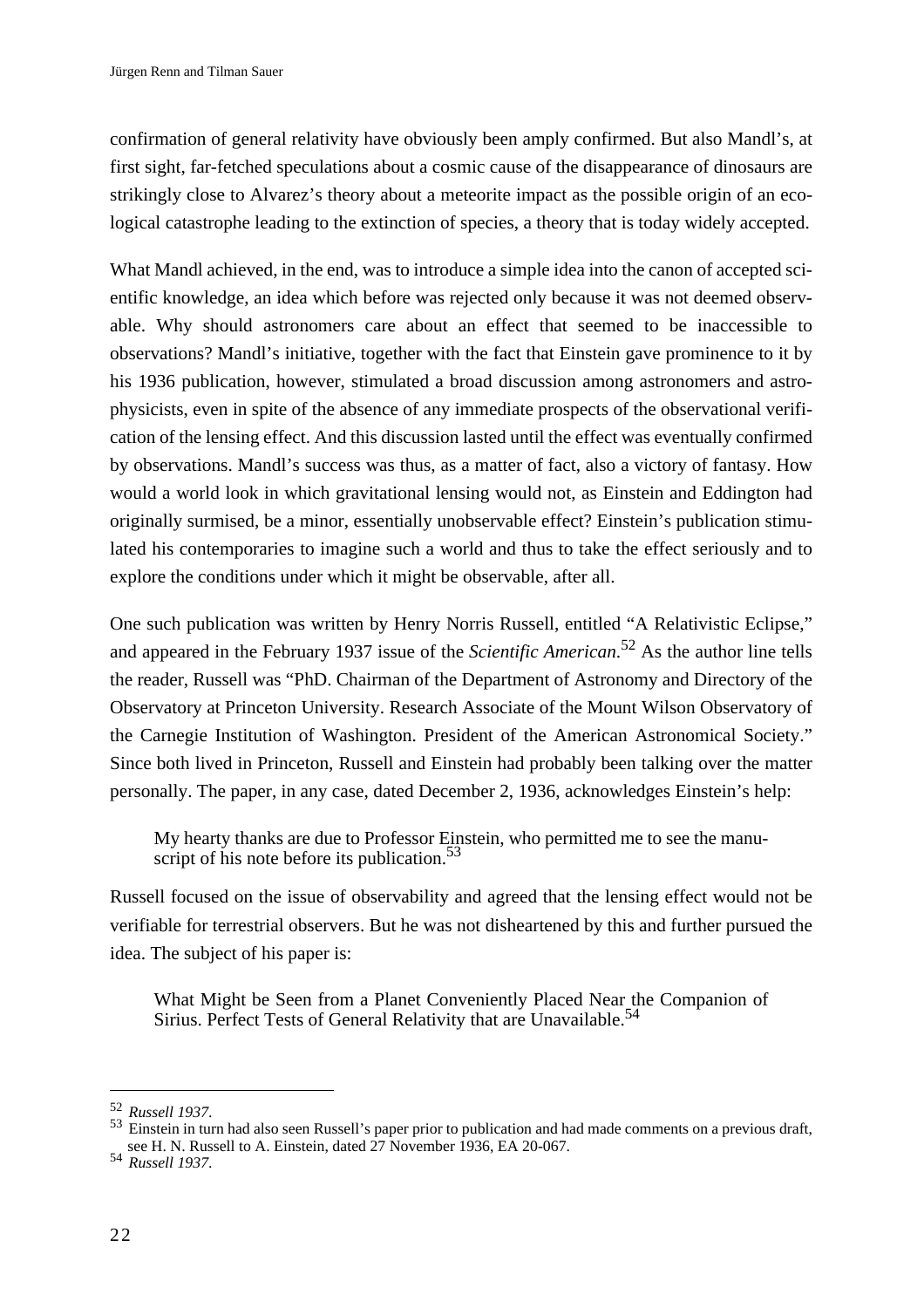Discussing the orders of magnitude of the lensing effect with a white dwarf, Russell considers taking Sirius's companion as a gravitational lens, and Sirius itself as the light source. He imagines a small planet orbiting around Sirius's companion with just the right distance and considers how Sirius would appear for observers on this planet if distorted by the lensing effect of its companion. The paper gives some sketches of the distorted forms of Sirus's image as seen from the imaginary planet when its lensing companion passes through the line of sight. Paraphrasing the sketches, Russell compares the event to an ordinary solar eclipse (without gravitational deflection). He describes an intermediate state of the eclipse and the appearance of the lensing effect like this:

a bright crescent has appeared on the *opposite* side of the eclipsing disk. This is produced by light coming from the part of the geometrical disk of Sirius nearest the center of the companion and deflected around the far side of the latter.

The final drawing shows the case of perfect alignment, or the case of the later so-called an "Einstein Ring:"

... for central eclipse, it looks like an annular eclipse of a large disk by a small one, instead of the actual total phase. From this point, all the previous phases occur in reverse order.

## Russell concluded:

Our hypothetical space-tourist, therefore, could settle down with his planet in such a place that general relativity would no longer be a matter of the utmost refinement of theory and observation. It would instead be needed to account for the most bizarre and spectacular phenomena of the heavens, as he saw them.

While Russell's world was purely imaginary, his paper contributed much to keep the interest alive and was often cited in the sequel. It also contributed to give a realistic twist to the abstract question of how a world would have to look like to make gravitational lensing an important effect.

The challenge of using gravitational lensing in order to probe cosmic dimensions was taken up in another immediate response to Einstein's paper, which was sent as "Letter to the Editor" of *Physical Review* and which appeared in the February 15 issue of that journal.<sup>55</sup> It was entitled "Nebulae as Gravitational Lenses" and was written by the Swiss astronomer Fritz Zwicky who then worked at the Norman Bridge Laboratory<sup>56</sup> at the California Institute of Technology in Pasadena. Zwicky's concern as well was the observability of the phenomenon. His brief note also started with a reference to Mandl's idea:

<sup>55</sup>*Zwicky 1937a.* 56 The Norman Bridge Laboratory was directed by Millikan, see note 15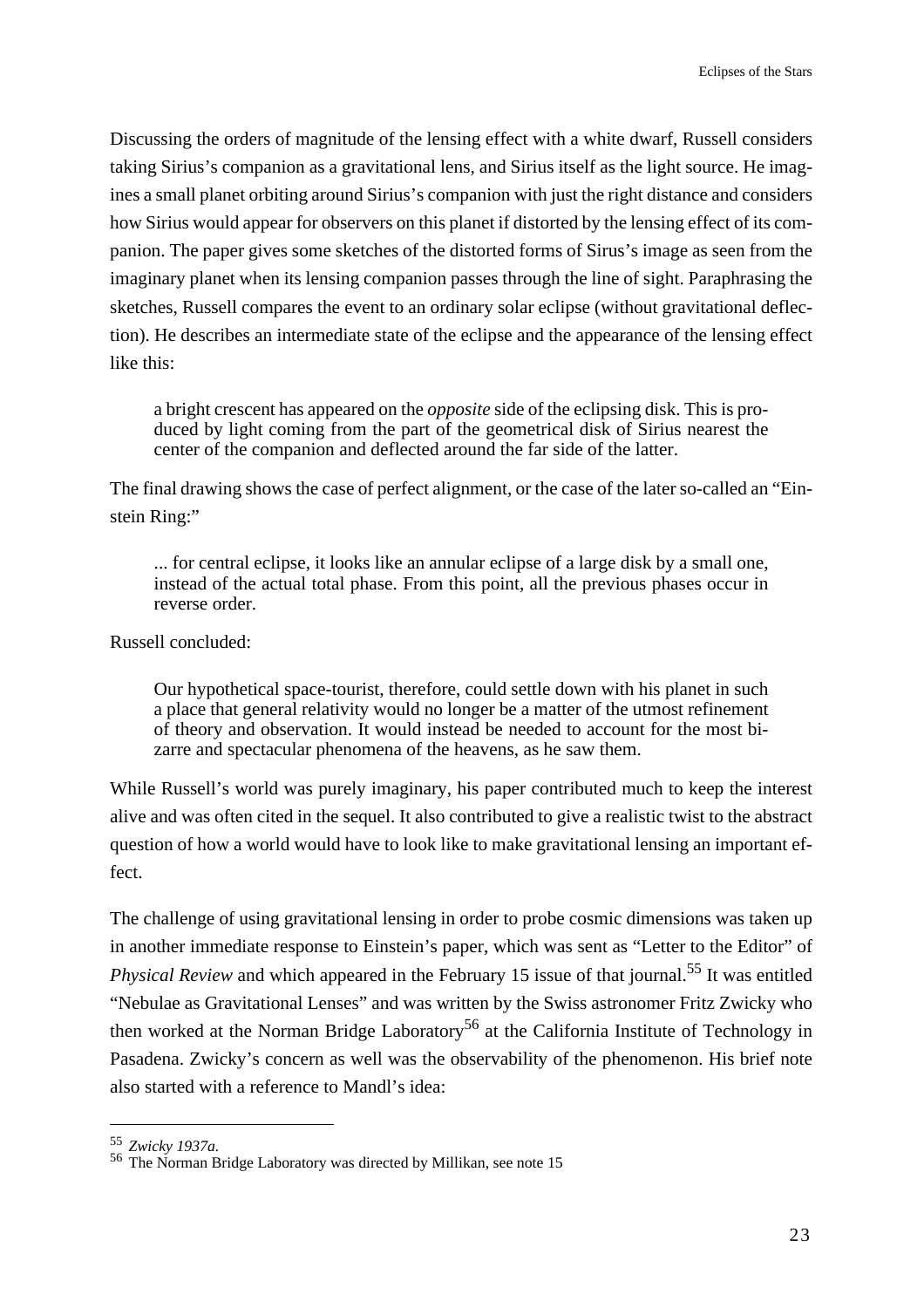Einstein recently published some calculations concerning a suggestion made by R. W. Mandl, namely, that a star B may act as a "gravitational lens" for light coming from another star A which lies closely enough on the line of sight behind B. As Einstein remarks the chance to observe this effect for stars is extremely small.

The next passage makes it clear that also Zwicky had first encountered the problem of gravitational lensing as an indirect consequence of Mandl's persistence:

Last summer Dr. V. K. Zworykin (to whom the same idea had been suggested by Mr. Mandl) mentioned to me the possibility of an image formation through the action of gravitational fields. As a consequence I made some calculations which show that extragalactic *nebulae* offer a much better chance than *stars* for the observation of gravitational lens effects.

It was in fact the aim of Zwicky's communication to point out that extragalactic nebulae, as a consequence of their masses and apparent dimensions, were much more likely candidates for the observation of gravitational lenses. He argued that the discovery of lensing images "would be of considerable interest" not only since it would provide a test of relativity theory but also because one might find nebulae at greater distance through the lensing effect and also because one might get further information about the masses of those nebulae that act as gravitational lenses. In the final sentence, Zwicky optimistically announced the publication of a "detailed account of the problems sketched here."

Two months later, Zwicky, instead of a detailed account, submitted another letter to the editor of *Physical Review*. 57 It was entitled "On the Probability of Detecting Nebulae Which Act as Gravitational Lenses." Zwicky now argued that:

the probability that nebulae which act as gravitational lenses will be found becomes practically a certainty. [...] Present estimates of masses and diameters of cluster nebulae are such that the observability of gravitational lens effects among the nebulae would seem ensured.

But in spite of his optimism, Zwicky was aware that the search for gravitational lenses would actually be laborious:

In searching through actual photographs, a number of nebular objects arouse our suspicion. It will, however, be necessary to investigate certain composite objects spectroscopically, since differences in the red shift of the different components will immediately betray the presence of gravitational effects. Until such tests have been made, further discussion of the problem in question may be postponed.

It seems to have been postponed for quite a while, for Zwicky's detailed account, announced for the *Helvetica Physica Acta,* did not appear in that journal for some years.

<sup>57</sup>*Zwicky 1937b*.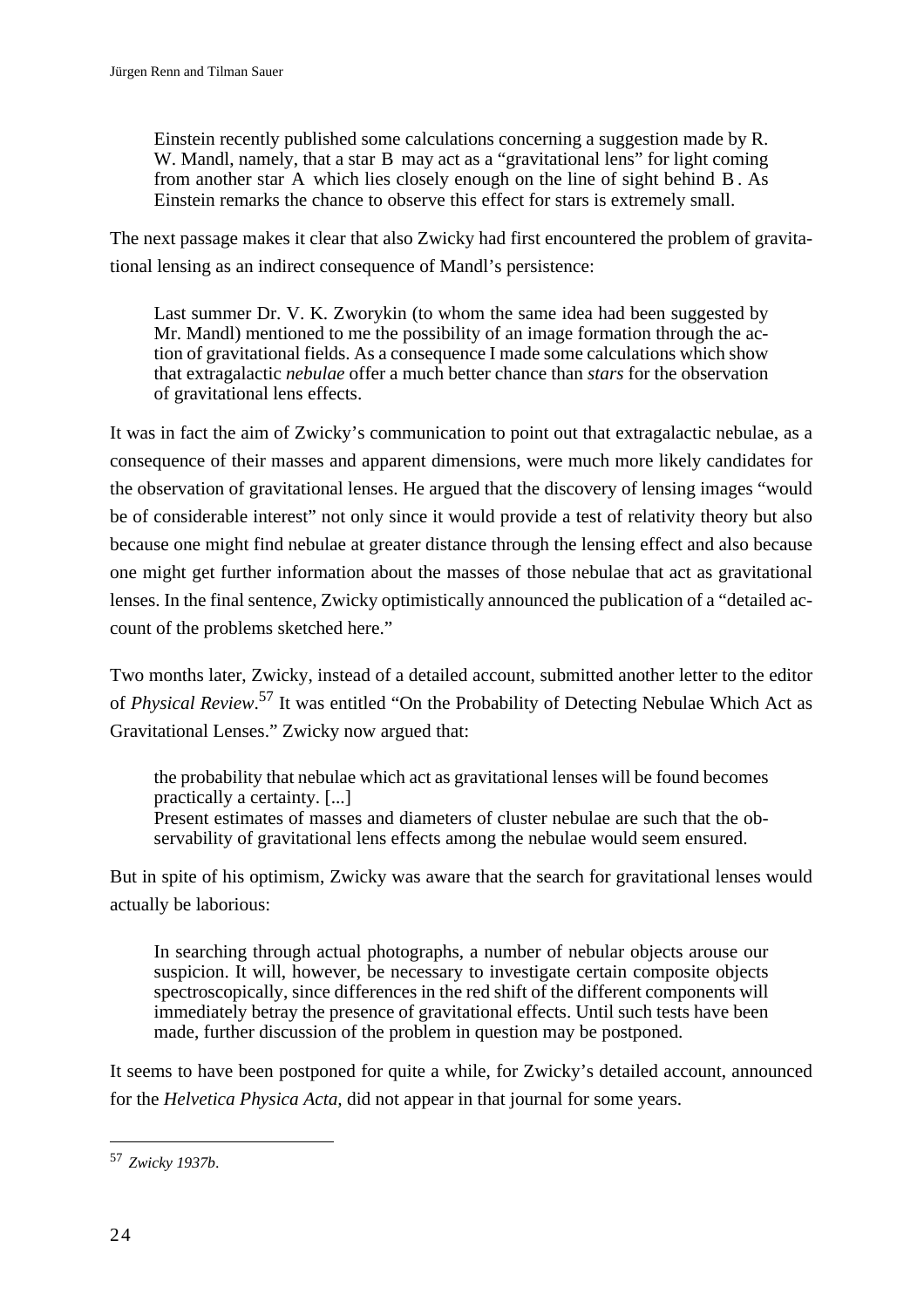As the papers by Russell, Zwicky, and others testify, gravitational lensing as a subject in its own right had been born with Einstein's 1936 *Science* note. Mandl's role in establishing this subject was crucial since he had helped turn gravitational lensing into a theoretical reality long before it became an observational reality. Only after Einstein's publication of the calculations he had made at Mandl's request, other scientists like Russell, Zwicky, and Tikhov took up the idea and dared to publish their findings. From this point on, the idea of gravitational lensing was kept alive and became part of the theoretical program of general relativity. Henceforth, it was again and again tentatively applied to explain curious astronomical phenomena.58 Whenever a new phenomenon appeared on the sky, it became part of the routine to ask whether it could be related to gravitational lensing, until one of these curious phenomena turned out to be a perfect embodiment of the idea. But it took almost half a century after Einstein's publication before, in the sequel of the discovery of quasars, the cosmos known to us finally reached the dimensions and astrophysics the technical sophistication to make gravitational lensing a reality.<sup>59</sup>

## **ACKNOWLEDGEMENTS**

We would like to thank Hubert Goenner for helpful suggestions on a draft of this paper and Michel Janssen for his advice in an earlier phase of our research. Without John Stachel, this paper would never have come into being—in many senses.

We are also grateful to Ze'ev Rosenkrantz, Bern Dibner Curator of the Albert Einstein Archives of the Hebrew University of Jerusalem, for granting us the permission to quote from Einstein sources as well as to the publishers for granting permission to reproduce their material.

Finally we thank Simone Rieger for her assistance in preparing the documentary appendix to the preprint version of this paper.

<sup>58</sup> For a historical review, see *Barnothy 1989*. 59 See *Walsh, Carswell, and Weymann 1979* and *Young et al. 1980*. For reviews, see *Refsdahl and Surdej 1994* and *Wambsgans 1998*.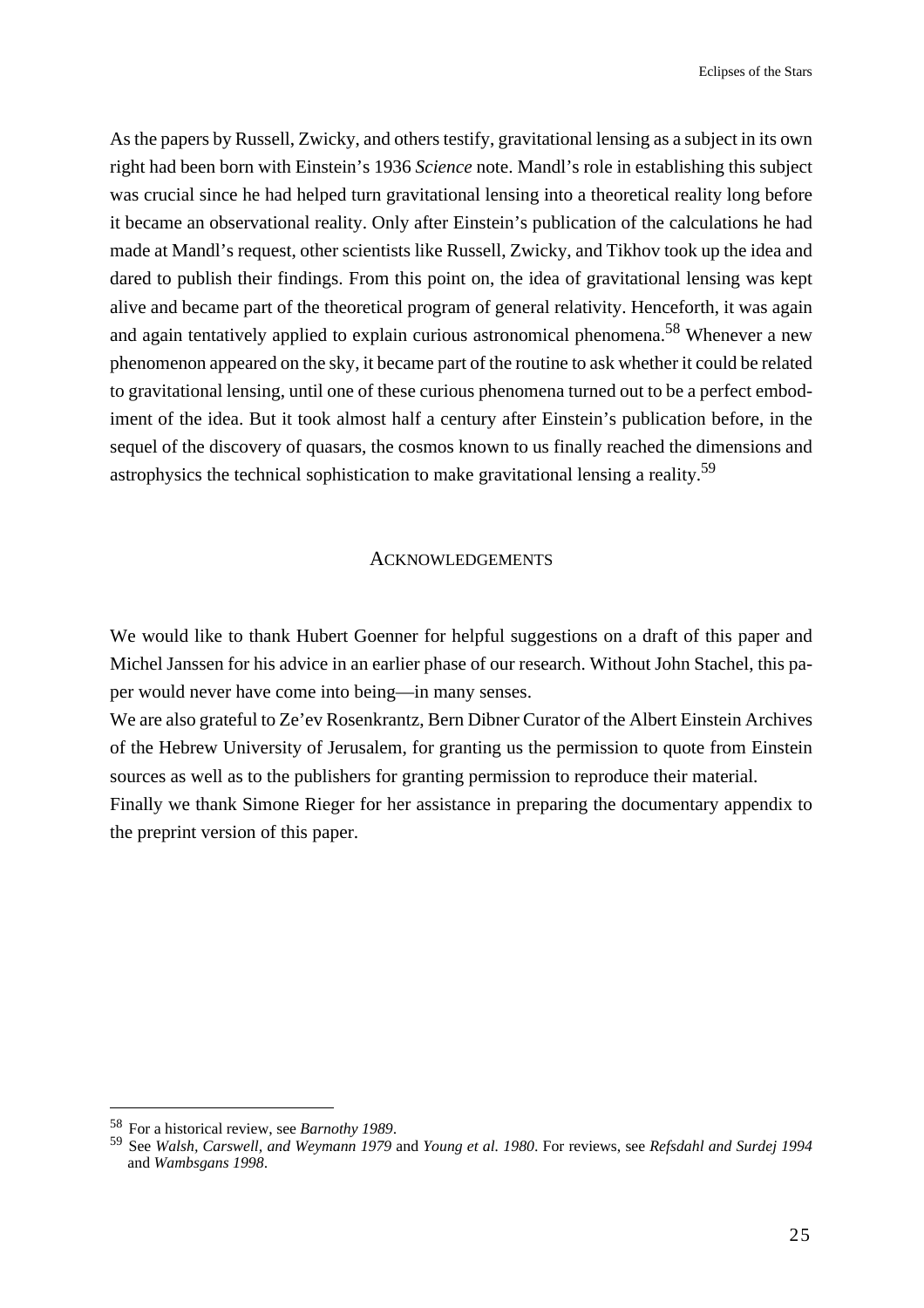#### **REFERENCES**

Albrecht, H. (1993). Max Planck: Mein Besuch bei Adolf Hitler – Anmerkungen zum Wert einer historischen Quelle. In H. Albrecht (Ed.), Naturwissenschaft und Technik in der Geschichte (pp. 41-63). Stuttgart: Verlag für Geschichte der Naturwissenschaft und Technik.

Barnothy, J. M. (1989). History of gravitational lenses and the phenomena they produce. In J. M. Moran, J. N. Hewitt, & K. Y. Lo (Eds.), Gravitational lenses (pp. 23-27). Berlin: Springer.

Chwolson, O. (1924). Über eine mögliche Form fiktiver Doppelsterne. Astronomische Nachrichten, 221, 329-330.

Darwin, C. (1959). The gravity field of a particle. Proceedings of the Royal Society (London), A249, 180.

Eddington, A. S. (1920). Space, Time and Gravitation. Cambridge: Cambridge University Press.

Einstein, A. (1911). Über den Einfluß der Schwerkraft auf die Ausbreitung des Lichtes. Annalen der Physik, 35, 898-908.

Einstein, A. (1924). Antwort auf eine Bemerkung von W. Anderson. Astronomische Nachrichten, 221, 330.

Einstein, A. (1936). Lens-like Action of a Star by the Deviation of Light in the Gravitational Field. Science [N. S. WB], 84(2188), 506-507.

Hentschel, K. (1994). Erwin Finlay Freundlich and Testing Einstein's Theory of Relativity. Archive for History of Exact Sciences, 47(2), 143-201.

Hentschel, K. (1997). The Einstein Tower. An Intertexture of Architecture, Astronomy, and Relativity Theory. Stanford: Stanford University Press.

Idlis, G. M., & Gridneva, S. A. (1960). Izv. Astrofiz. Inst. Acad. Nauk. Kaz. SSR, 9, 78.

Klein et al. (1993). The Collected Papers of Albert Einstein. Vol. 5 The Swiss Years: Correspondence 1902-1914. Martin J. Klein et al (eds.), Princeton: Princeton University Press1993.

Klimov, Y. G. (1963). The Deflection of Light Rays in the Gravitational Fields of Galaxies. Soviet Physics - Doklady, 8(2), 119-122.

Liebes, S. (1964). Gravitational Lenses. Phys. Rev., 133, B835-B844.

Lodge, O. J. (1919). Gravitation and light. Nature, 104, 354.

Metzner, A. W. K. (1963). Observable Properties of Large Relativistic Masses. J. Math. Phys., 4, 1194-1205.